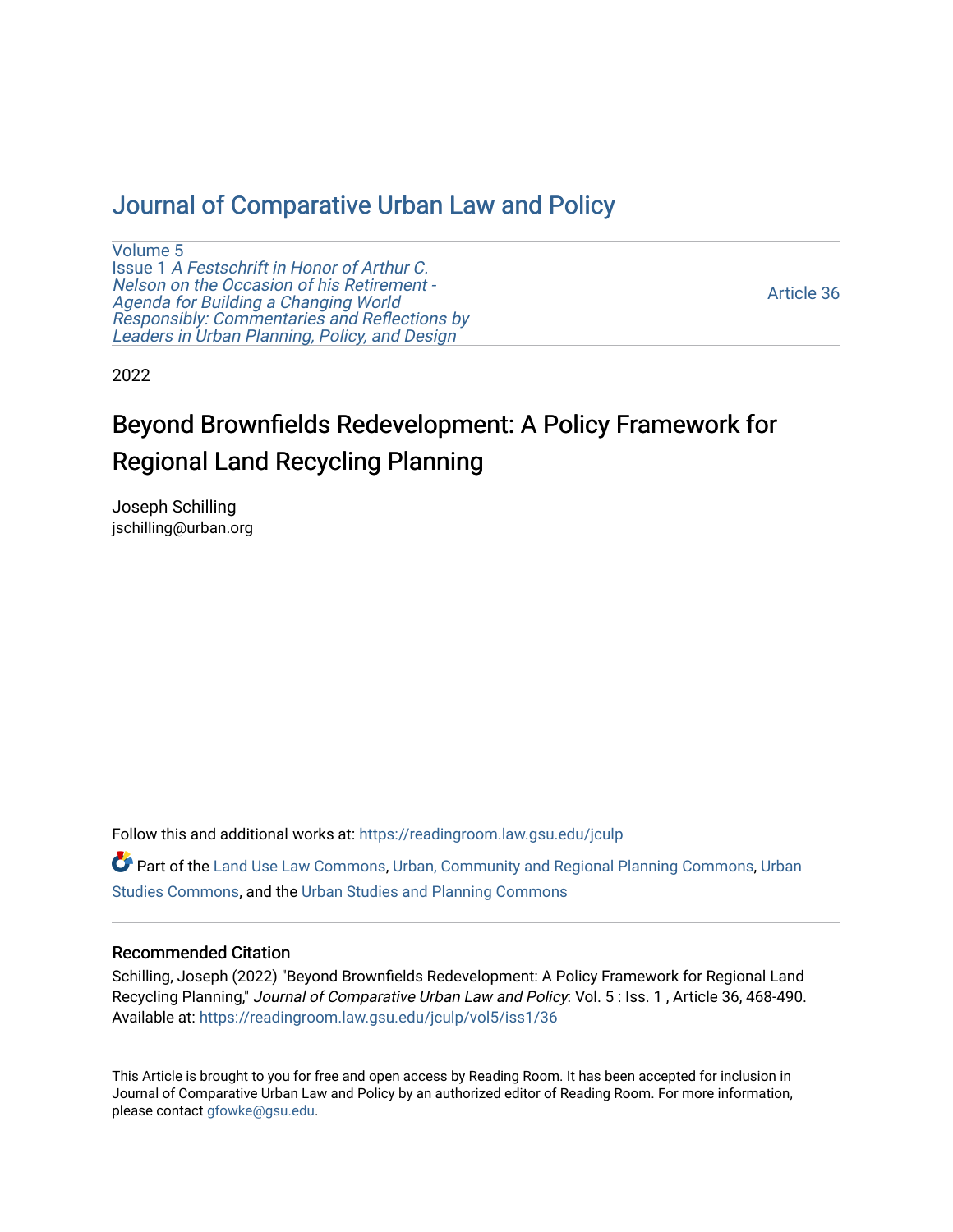# BEYOND BROWNFIELDS REDEVELOPMENT A POLICY FRAMEWORK FOR REGIONAL LAND RECYCLING PLANNING

# Joseph Schilling\*

### **ABSTRACT**

The fields of urban policy and urban planning lack a cohesive and comprehensive framework for recycling vacant and abandoned properties. Past and present efforts to repurpose vacant land and abandoned properties were often narrow responses driven primarily by economic redevelopment policies such as urban renewal of the 1950s  $& 1960s$ , deindustrialization of the 1970s  $& 1980s$ , and the public-private partnerships featured during the 1990s & 2000s. The 2008-2015 mortgage foreclosure crisis and Great Recession put the policy spotlight on how to address the widespread impacts from thousands of vacant and/or foreclosed homes that affected diverse markets and communities across the country. Even today, dozens of communities, especially those older industrial legacy cities, still have neighborhoods and districts with hundreds, even thousands of vacant homes. The COVID-19 Pandemic now presents policymakers with another socio-economic crisis that will dramatically impact our communities and its built environment. As communities begin the slow recovery process, they may confront waves of housing instability and business disruptions that could trigger significant increases in vacant homes and abandoned properties. This article outlines the core policy and program foundations for reclaiming vacant properties and abandoned buildings; identifies the policy and program innovations that can scale brownfields redevelopment to address challenges around equity, sustainability, and resilience; and provides a framework for a collaborative, cross agency, cross sector policy and planning framework that can address contemporary and future land recycling crises.

#### **OVERVIEW**

Brownfields redevelopment represents one of the more constant policy approaches to land recycling as hundreds of communities in the U.S. have leveraged millions of federal, tribal and state dollars to remediate environmental contamination and redevelop former industrial and commercial properties and other light-to-moderately polluted areas. Brownfields exist everywhere in our country from big cities and inner ring suburbs to small towns and rural communities. Given the reach and impacts from the U.S. Environmental Protection Agency's (EPA)

<sup>\*</sup> Senior Policy and Research Associate, Urban Institute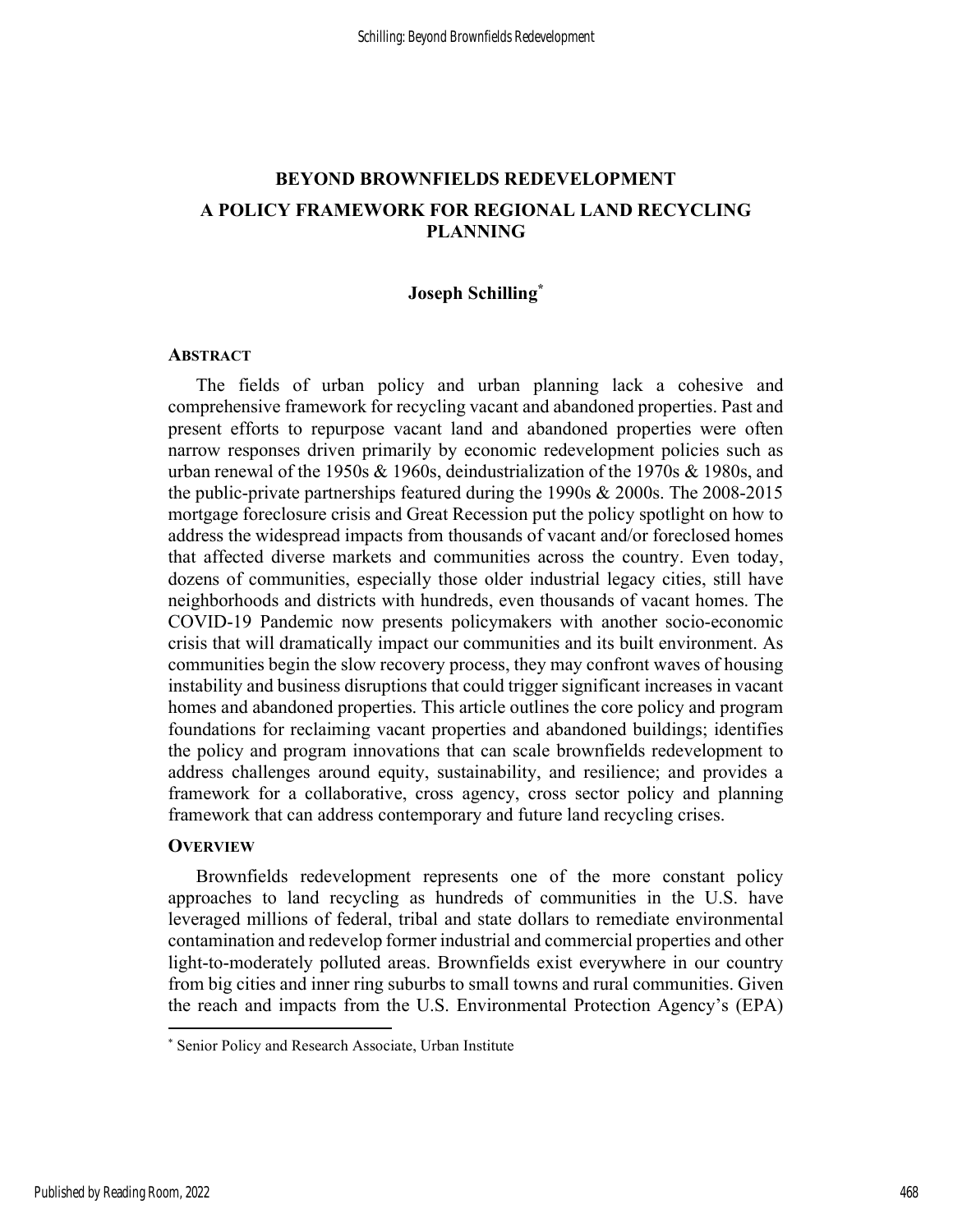Brownfields and Land Revitalization Program,<sup>1</sup> many local governments, nonprofits, and community-based organizations have extensive experience in reclaiming contaminated properties. Brownfields redevelopment represents perhaps the most successful and consistent urban regeneration policy over the course of four different and divergent federal administrations.

Brownfields redevelopment policy and practice remains mostly a project-byproject model. Private property owners, with assistance from local governments, leverage modest public sector investments and the catalytic powers of the private land development, real estate marketplace to revitalize individual properties that have strong redevelopment potential. For the large majority of individual brownfield sites, the financial numbers must pencil out. At the same time, local governments position brownfields as catalysts for neighborhood revitalization and city regeneration. Brownfields policy continues to incrementally evolve to now include companion programs and projects, such as workforce development/green jobs, urban greening and green infrastructure, healthfields, solar energy, and area wide planning. Increasingly, community development corporations, land banks, and other mission driven nonprofits are now leading brownfields redevelopment projects. Despite these relatively recent developments, EPA's Brownfields and Land Revitalization Program remains somewhat of a niche initiative when compared with the national visibility of other federal revitalization policies and programs, such as the recent tax incentives under Opportunity Zones. Looking towards the future, the Brownfields Movement could benefit from visionary political and policy leadership so that it can effectively scale the critical policy and programmatic linkages between redevelopment and revitalization to other emerging urban planning and policy movements such as sustainability, climate change, and equitable development.

Building on the author's 25 years of experience working at the intersection of brownfields, vacant property reclamation, and sustainability, this article seeks to establish a cohesive policy and planning framework for recycling and repurposing vacant properties, abandoned buildings and vacant urban/suburban land.<sup>2</sup> A more

<sup>&</sup>lt;sup>1</sup> U.S Environmental Protection Agency, Overview of EPA's Brownfields Program, https://www.epa.gov/brownfields/overview-epas-brownfields-program

<sup>&</sup>lt;sup>2</sup> As for focus for this special edition, many academics and practitioners are perhaps most familiar with Chris Nelson's research and writing that examines the planning and policy dimensions of how to address metropolitan development and growth, such as his expertise with urban containment, impact fees, infill development, smart growth policies, etc. From time-to-time Dr. Nelson's scholarship explored the drivers behind why some regions and cities grow and why others do not and whether metropolitan planning could catalyze city revitalization. (See Arthur C. Nelson and Raymond J. Burby. 2005. The Effect of Regional Smart Growth on Metropolitan Growth and Construction: A Preliminary Assessment. In Fritz W. Wagner, et al. eds, Revitalizing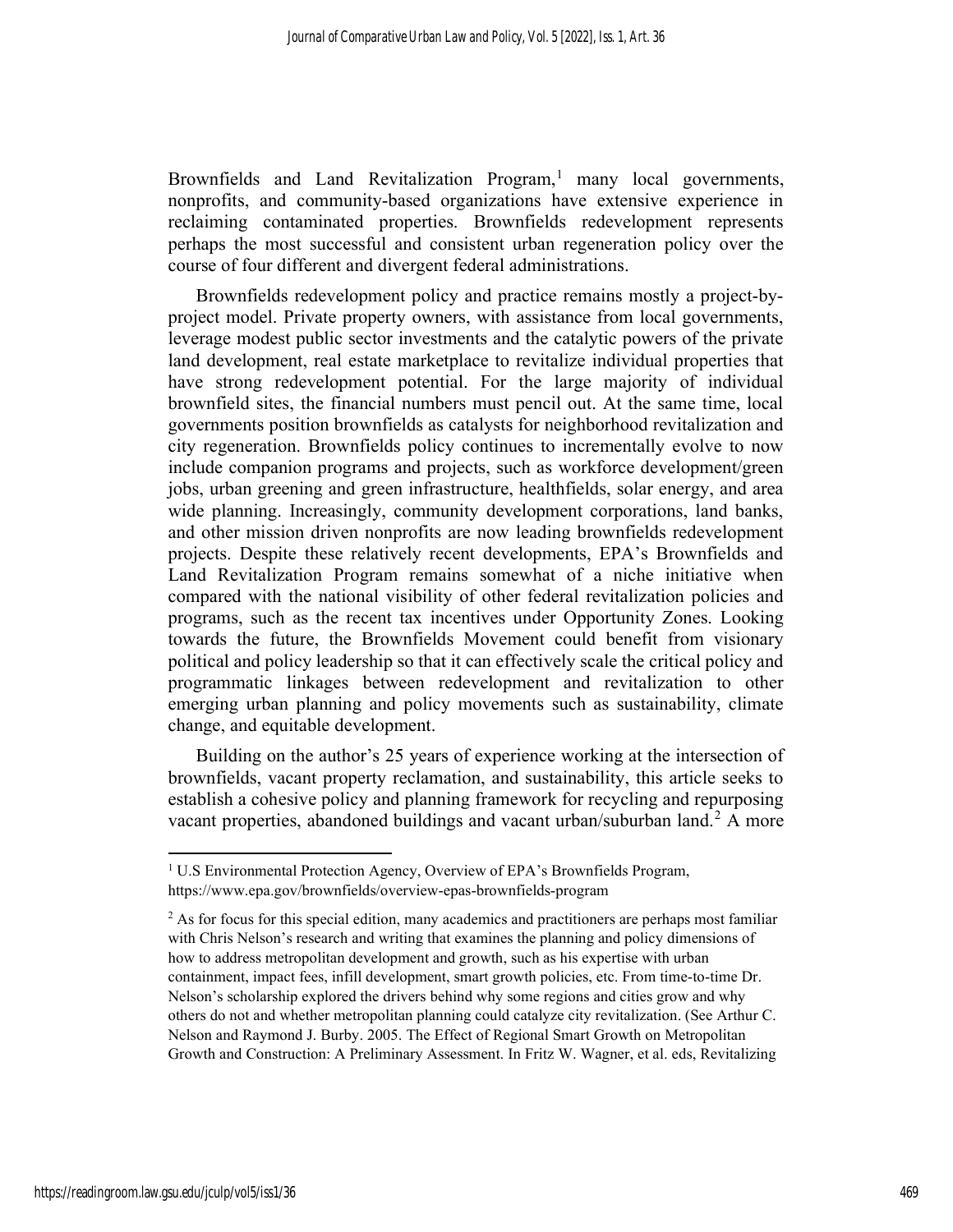robust framework for land recycling can help communities and the nation address future cycles of land and property abandonment driven by a range of more acute economic downturns, future market failures, and economic and social restructuring, such as our shift away from fossil fuels to green energy. Events of the past few years—the economic and social instability caused by the COVID-19 pandemic, the immediate demands for racial justice, and climate change's intense acceleration of storms and natural disasters—demand a more comprehensive, coordinated, and strategic policy and planning framework for recycling land that is equitable, green, and resilient.

Starting with a brief overview of the Brownfields Policy Movement this article will: 1) outline the core policy and program foundations for reclaiming vacant properties and abandoned buildings; 2) identify the policy and program innovations that can scale brownfields redevelopment to address challenges around equity, sustainability and resilience; and 3) provide a framework for a collaborative, cross agency, cross sector policy and planning framework that can address contemporary and future land recycling crises.

#### EVOLUTION OF THE BROWNFIELDS POLICY MOVEMENT

Federal law now defines a brownfield site as "real property, the expansion, redevelopment, or reuse of which may be complicated by the presence or potential presence of a hazardous substance, pollutant, or contaminant."<sup>3</sup> Brownfields redevelopment intersects a wide range of legal and policy domains, starting with federal and state environmental laws supported by extensive technical assistance and government resources; hazardous waste policies; public health; municipal law and local government management; land use, real estate, redevelopment financing; etc. In similar fashion to smart growth, new urbanism, and sustainability, over the years, brownfields redevelopment evolved into a policy movement with its own complex web of laws and policies and network of agencies, actors, and organizations.<sup>4</sup> As Director of Community and Economic Development for the International City/County Management Associations (ICMA) from 1997-2004, I managed three multi-year, multi-million dollar cooperative agreements from the

the City: Strategies to Contain Sprawl and Revive the Core. Birmingham, AL: M.E. Sharpe). The genesis for this article blends my policy and planning experience on the nuts and bolts of reclaiming vacant and abandoned properties with the concepts and insights from Chris Nelson's extensive body of work on metropolitan planning and development that shaped the careers and work of many researchers and planners, including my own.

<sup>3</sup> 2002 Brownfields Act 42 U.S.C. section 9601(39)(A).

<sup>&</sup>lt;sup>4</sup> Wood, Astrid. "Tracing policy movements: Methods for studying learning and policy circulation." Environment and Planning, Vol 48(2) pgs. 391-406 (2017).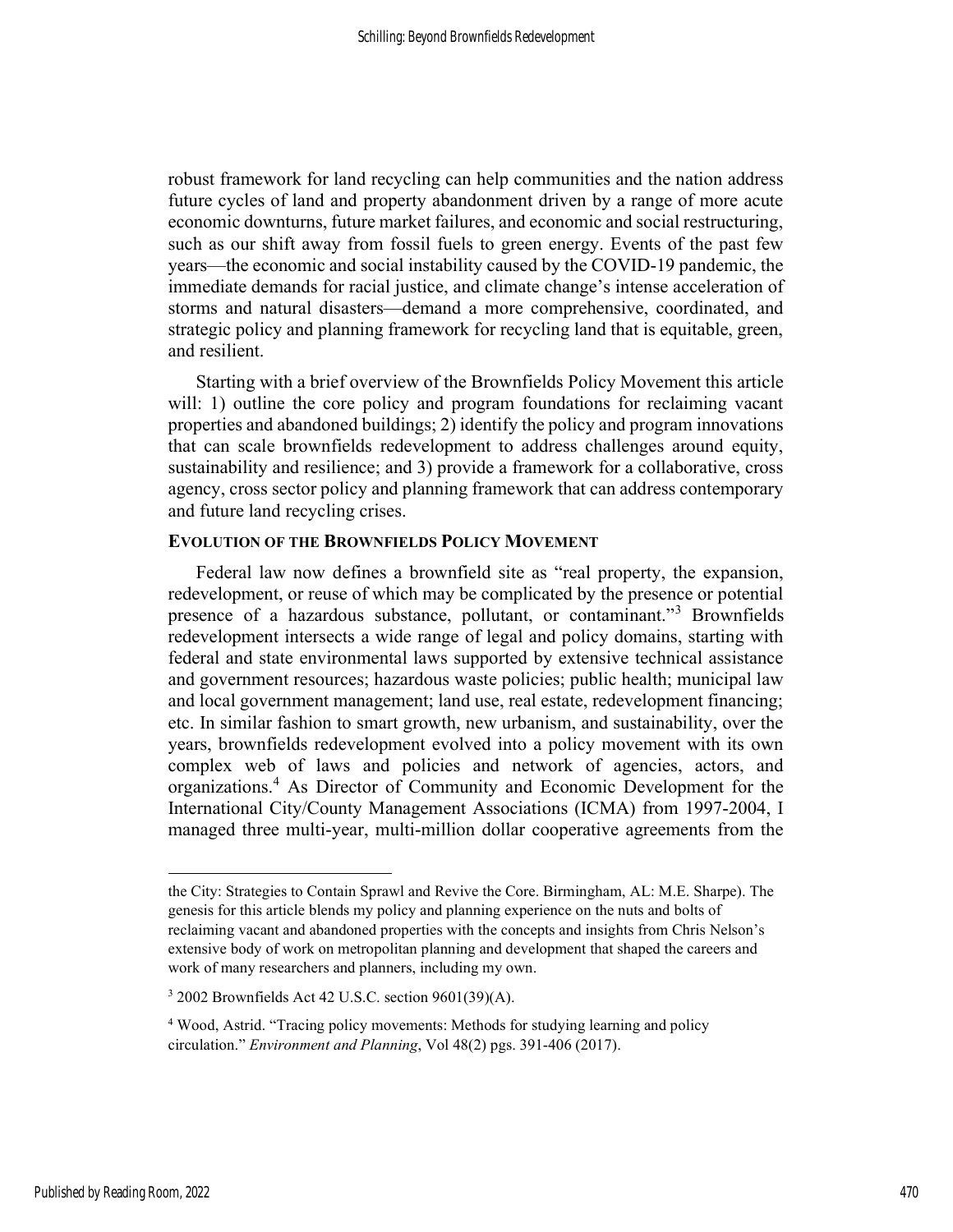U.S. EPA's Brownfields and Land Revitalization Program Office that offered a front row seat in the development of the brownfields policies, programs and practice. In this section the article outlines three interdependent waves, each with its own suite of innovative policies and programs that collectively define the contours of the brownfields movement and its basic policy ecosystem.<sup>5</sup>

# The First Wave —The Pilot Years (1995-2002)

As hundreds of U.S. industries relocated abroad, closed, or downsized during the 1970s and 1980s, they left behind thousands of abandoned factories and manufacturing plants that were caught in the legal liability web of the 1980 Superfund law.<sup>6</sup> Superfund made the former owners and prospective purchasers of any contaminated property legally responsible to pay for the cleanup, even if the property might have little or no actual contamination. The redevelopment and real estate markets stigmatized these lightly contaminated "brownfield" properties by making them nearly impossible to sell or redevelop. As a result, the only viable alternative for many owners was to abandon the property, or at best fence it off with the hope the market might shift, or some new cleanup technology might make future redevelopment feasible.

In the early 1990s several states (e.g., Minnesota and Illinois followed by Ohio and California) adopted voluntary cleanup programs (VCP) for brownfields that provided prospective purchasers/developers with some assistance, guidance, and modest protections from legal liability.<sup>7</sup> U.S. EPA's Superfund Program became intrigued about these state VCPs, so in 1993 EPA adopted a similar approach by awarding Cuyahoga County, Ohio (Cleveland) the first brownfields grant to assess/determine the level of contamination at an old factory site. $8$ 

<sup>&</sup>lt;sup>5</sup> Much of the academic literature focuses on the technical aspects of brownfields (e.g., cleanup liability, hazardous waste remediation, etc.) along with environmental justice, reuse alternatives along with financing, real estate, and economic development/redevelopment. One can also find more recent brownfields articles on greening, civic engagement, energy, and some on climate and sustainability. U.S. EPA, national and regional non-government organization, and professional associations have also produced dozens of policy and program reports, guidebook, etc. This article covers the basics of the brownfields policy movement.

<sup>6</sup> Comprehensive Environmental Response Remediation, Compensation and Legal Liability Act (CERCLA) 42 U.S.C. Sec. S. 9601-9675.

<sup>&</sup>lt;sup>7</sup> State of the States on Brownfields Cleanup Programs. (1995) Office of Technology Assessment (OTA) U.S. Congress; available at https://www.princeton.edu/~ota/disk1/1995/9540/9540.PDF

<sup>&</sup>lt;sup>8</sup> The City of Chicago also launched programs and policies to redevelop brownfields with creative assistance from EPA's Region 5 brownfields team. See Stephanie Goldberg. "Let's Make A Deal: Cooperation, Not Litigation is the Newest Way to Cleanup Urban Wastelands." March 1997.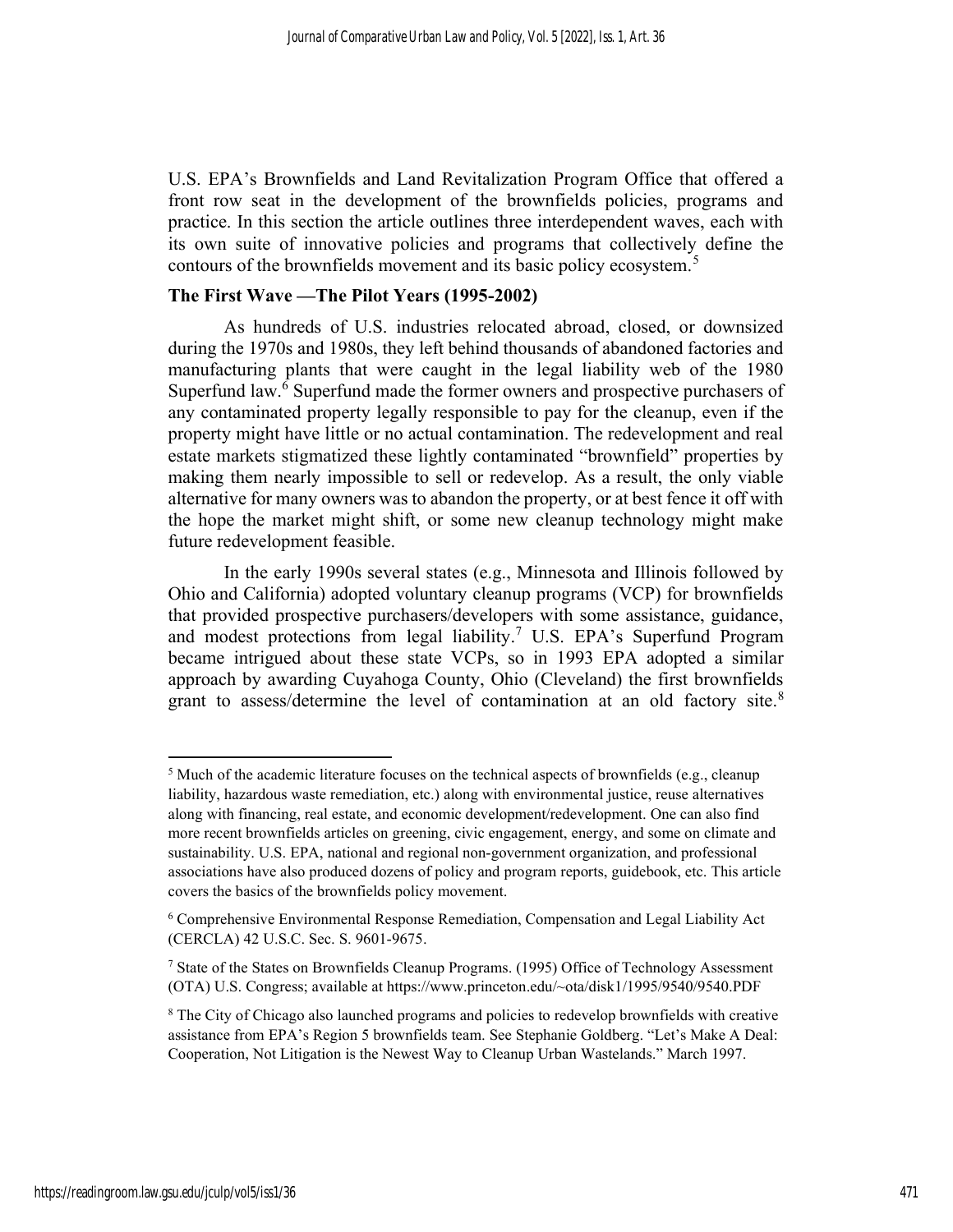Although language in the Superfund law still made past and present property owners and prospective purchasers legally responsible to pay for the cleanup, the state VCPs and the new U.S. EPA brownfields pilot assessment grant program provided resources to help local governments determine the level of contamination, develop a cleanup plan, and negotiate the release of legal liability for that particular site. The policy goal was to find creative ways of working around Superfund's strict rules to encourage, catalyze brownfields cleanup and reuse as these sites had become major eyesores and barriers to the rebirth of cities throughout the country. Local government officials, especially mayors, were applying political pressure by testifying in Congress and issuing reports about the problems caused by these vacant, abandoned, and contaminated properties to their communities' revitalization efforts. From these initial program experiments, the U.S. EPA launched its Brownfields Pilot Assessment Grant Program with 22 new grants to local governments in 1995 and 36 additional grants in 1996. With the awarding of these early grants came the birth of the Brownfields Policy Movement.

Over the next seven years, the U.S. EPA developed companion grant programs that moved beyond the initial assessment to include clean up revolving loan funds, environmental remediation workforce training grants, environmental justice community grants, and the Brownfields Showcase Communities Initiative.<sup>9</sup> Instead of its traditional environmental regulatory role, EPAs Brownfields and Land Revitalization Program developed a more cooperative, collaborative form of federalism by providing technical assistance and resources to state and local governments.<sup>10</sup> In order to build the policy base and document the impact of its initial investments, U.S. EPA entered into a series of cooperative agreements with state and local governments associations (U.S. Conference of Mayors, International City/County Management Association, International Economic Development Council, Association of State and Territorial Solid Waste Administrators, etc.) and nonprofits (e.g., California Center for Land Recycling, Groundwork USA, Delta Institute, etc.) that together provided technical assistance to local governments and community based organizations, documented best practices, and convened trainings and workshops, etc. The EPA's Brownfields program devoted substantial

American Bar Association Journal. Vol. 83, pgs. 42-46. See also

https://www.epa.gov/brownfields/brownfields-and-land-revitalization-program-history

<sup>&</sup>lt;sup>9</sup> Brownfields Blueprints—A Study of the Showcase Communities Initiative. June 2001. International City/County Management Association.

<sup>&</sup>lt;sup>10</sup> During this wave, state brownfields programs also grew and came of age. State VCPs in California, Ohio, Pennsylvania, Wisconsin, and Minnesota were recognized as leaders at the time. Several of these states also aligned their cleanup policies with relevant economic development resources and incentives to catalyze brownfields redevelopment.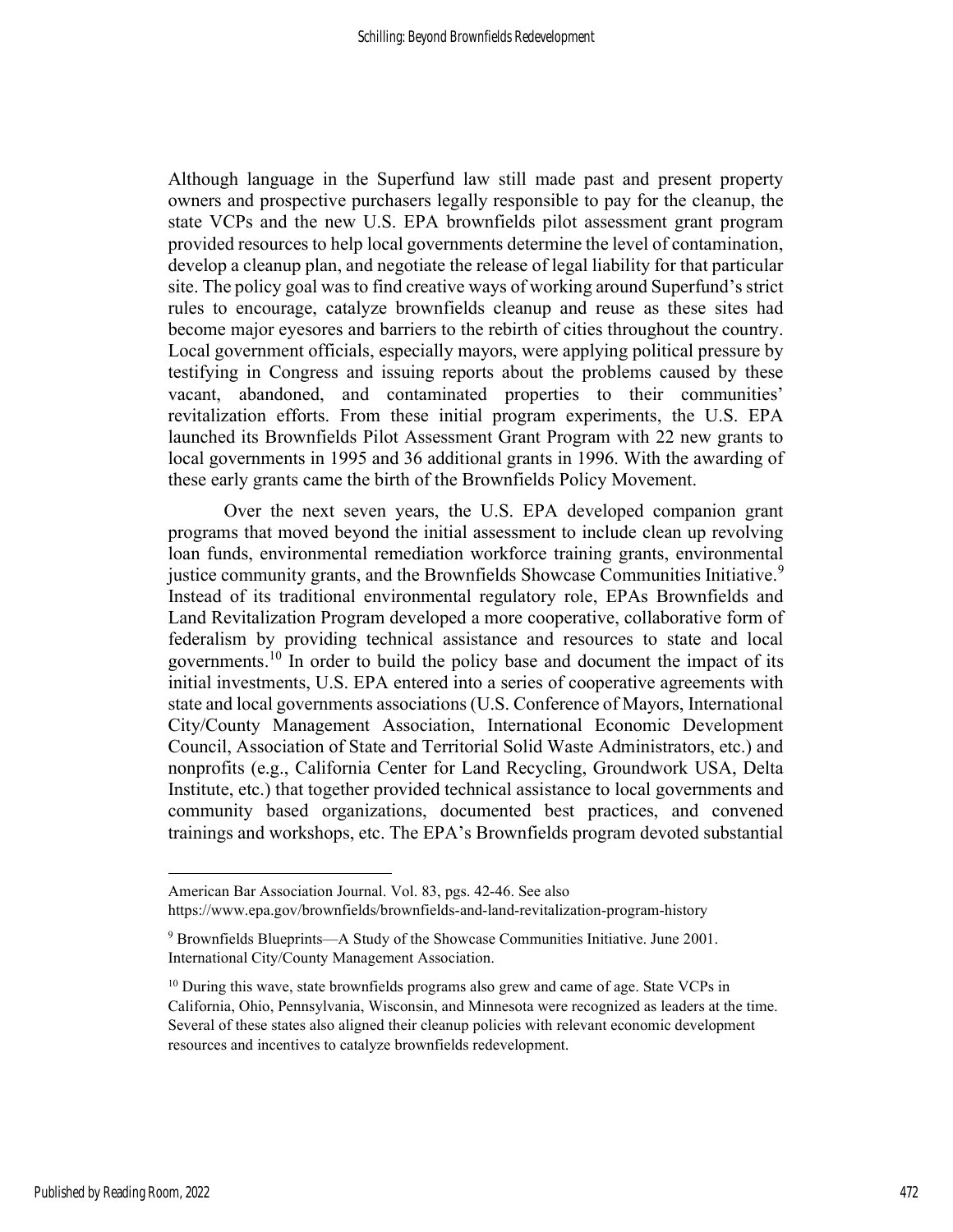energy and resources to building a national network of state and local policymakers, practitioners, and researchers. Part of this network also included representatives from brownfields consulting and development industry comprised of private sector companies that could undertake the technical cleanup and redevelopment work necessary for successful reuse of brownfields. Starting with the Pittsburgh Conference in 1996, a signature activity of the Brownfields Movement remains the semi-annual U.S. EPA sponsored Brownfields Conference where thousands of local government officials, private developers, consultants, and nonprofits come together for 3-4 days along with U.S. EPA and other federal agency staff to share innovative approaches, model practices, and collaboratively problem solve.<sup>11</sup> All of these first wave policy and program innovations solidified the movement's policy foundation.

# The Second Wave—Institutionalizing Brownfields Redevelopment

Many of the first wave policy and program innovations were done through EPA's existing budgets and administrative authority. By establishing the policy and program infrastructure and cultivating a national network of brownfields policymakers, practitioners, and researchers, EPA and its partners helped create political momentum in Congress and the new Bush administration to codify the brownfields program. The Brownfields Act of 2002<sup>12</sup> (BFs Act) included the first federal statutory definition of what constitutes a brownfields and expanded it to include contamination by petroleum/petroleum products, controlled substances, and mine-scarred lands. With respect to federalism, a core element of its success, the BFs Act solidified the role of tribal and state governments (typically the state environmental regulatory agency) as a full-fledged partner by formally recognizing state voluntary cleanup programs that executed MOUs with EPA and by restricting federal enforcement actions to sites legitimately part of approved state programs. The BFs Act also authorized grants to the state and tribal governments to undertake response actions along with developing and maintaining inventories/registries of properties that had participated in the state VCP.

<sup>&</sup>lt;sup>11</sup> ICMA, National Brownfields Training Conference, https://icma.org/programs-andprojects/national-brownfields-training-conference

<sup>&</sup>lt;sup>12</sup> The Small Business Liability Relief and Brownfields Revitalization Act (Pub .L No. 107-118, 115 stat. 2356) was enacted on January 11, 2002. It amended the Superfund law by providing funds to assess and clean up brownfields; clarified CERCLA liability protections; and enhanced state and tribal response programs. Other related laws and regulations impact brownfields cleanup and reuse through financial incentives and regulatory requirements.

https://www.epa.gov/brownfields/summary-small-business-liability-relief-and-brownfieldsrevitalization-act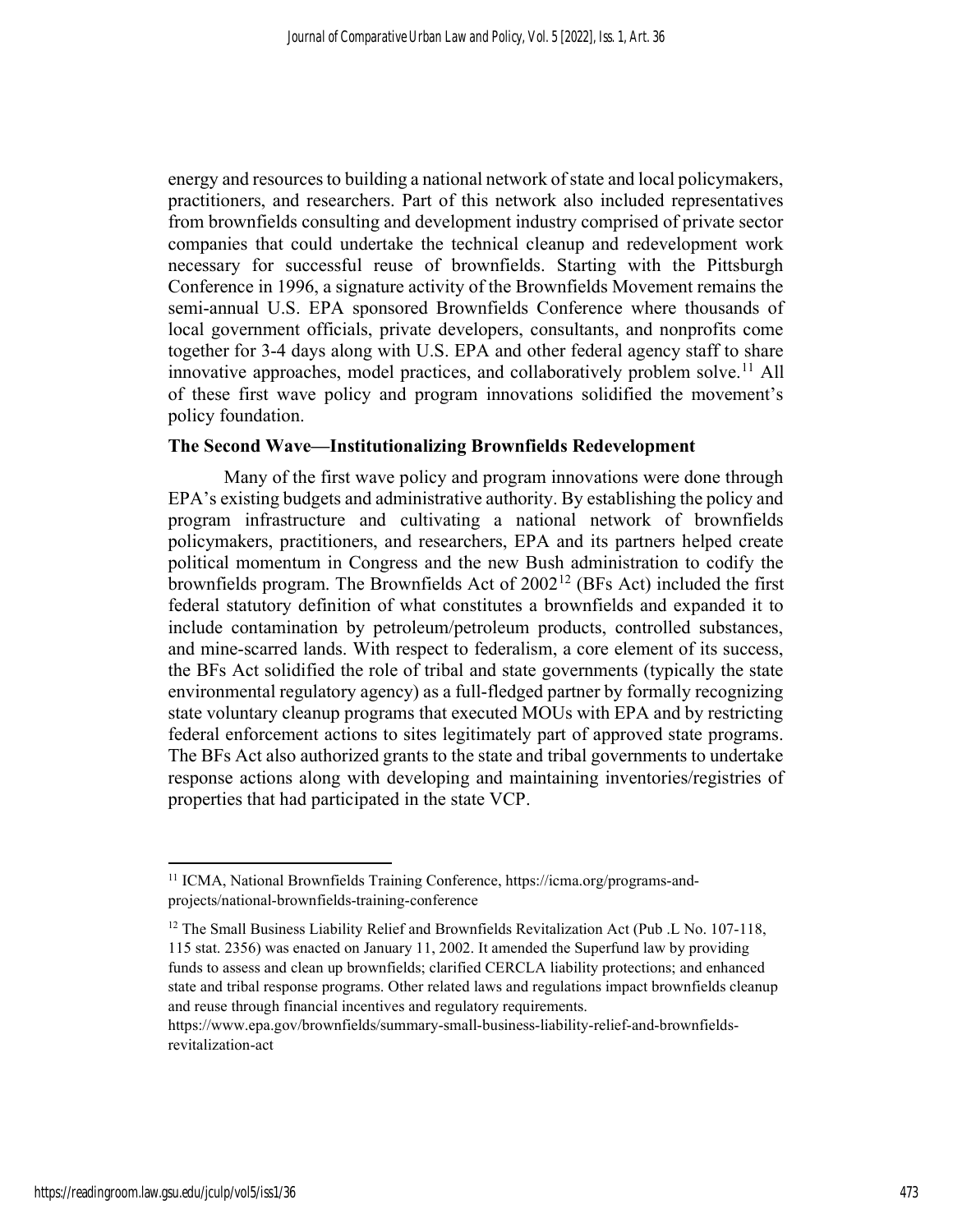One of the BFs Act's most important accomplishments was its authorization of EPA's Brownfields Program and its many local government grants and technical assistance programs for assessment and cleanup.<sup>13</sup> The BFs Act expanded the eligible entities for brownfields funding (e.g., land clearance authorities, regional councils, redevelopment agencies and other quasi-governmental entities created by state and local government, etc.) and clarified that grants could be used to inventory, characterize, assess and conduct planning at individual brownfields sites.

Other key policy goals were imposing limits on Superfund liability for prospective purchasers, continuous property owners and clarifying the responsibilities of innocent purchasers to investigate the contamination (known as the "All Appropriate Inquiry Rule" ).<sup>14</sup> Small businesses were also given greater legal protections from cleanup liability along with generators for municipal solid waste. These statutory provisions authorizing relief from Superfund illustrate the depth and breadth of Superfund and how they inhibited the reuse and redevelopment of brownfields.

# Third Wave —The Era of Land Revitalization (2006-2019)

The authorization of the BFs Act paved the way for EPA's Brownfields and Land Revitalization Program to branch out, explore and expand its range of brownfields applications and strategies. In many ways this third wave elevated reuse and repurposing of brownfields properties as the primary policy driver with less emphasis on the technical engineering, financing, and legal requirements of environmental assessment and cleanup. The second wave's codification of the cleanup and liability rules established a firm policy and legal foundation that in some ways enabled and empowered this era of land revitalization for EPA's Brownfields Program and the movement at large.

During this same time period, issues such as sustainability, urban greening, smart growth, and even the early hints of climate change began to arrive on the federal, state, and local government policy stages. In 2009, the Obama administration ushered in eight years of cross agency collaborations elevating and

<sup>&</sup>lt;sup>13</sup> While the 2002 Act authorized a total of \$250 million per year for brownfields assessment and clean-up (including brownfield with petroleum), the actual amount appropriated by Congress has always been less than this statutory ceiling. For almost 20 years Congress did not give EPA's brownfields program the full amount authorized in the original 2002 BFs Act until the 2022 Infrastructure Investment and Jobs Act (IIJA).

<sup>&</sup>lt;sup>14</sup> The 2002 Act requires purchasers of property to conduct an 'all appropriate inquiry' (AAI) to investigate past site activities, prior to acquiring a brownfield, if they want to assert a new Prospective Purchaser defense to Superfund liability. Through a series of working groups and advisory councils, EPA worked with brownfields stakeholders nationwide to establish AAI standards and procedures. The AAI Final Rule was adopted on November 1, 2006).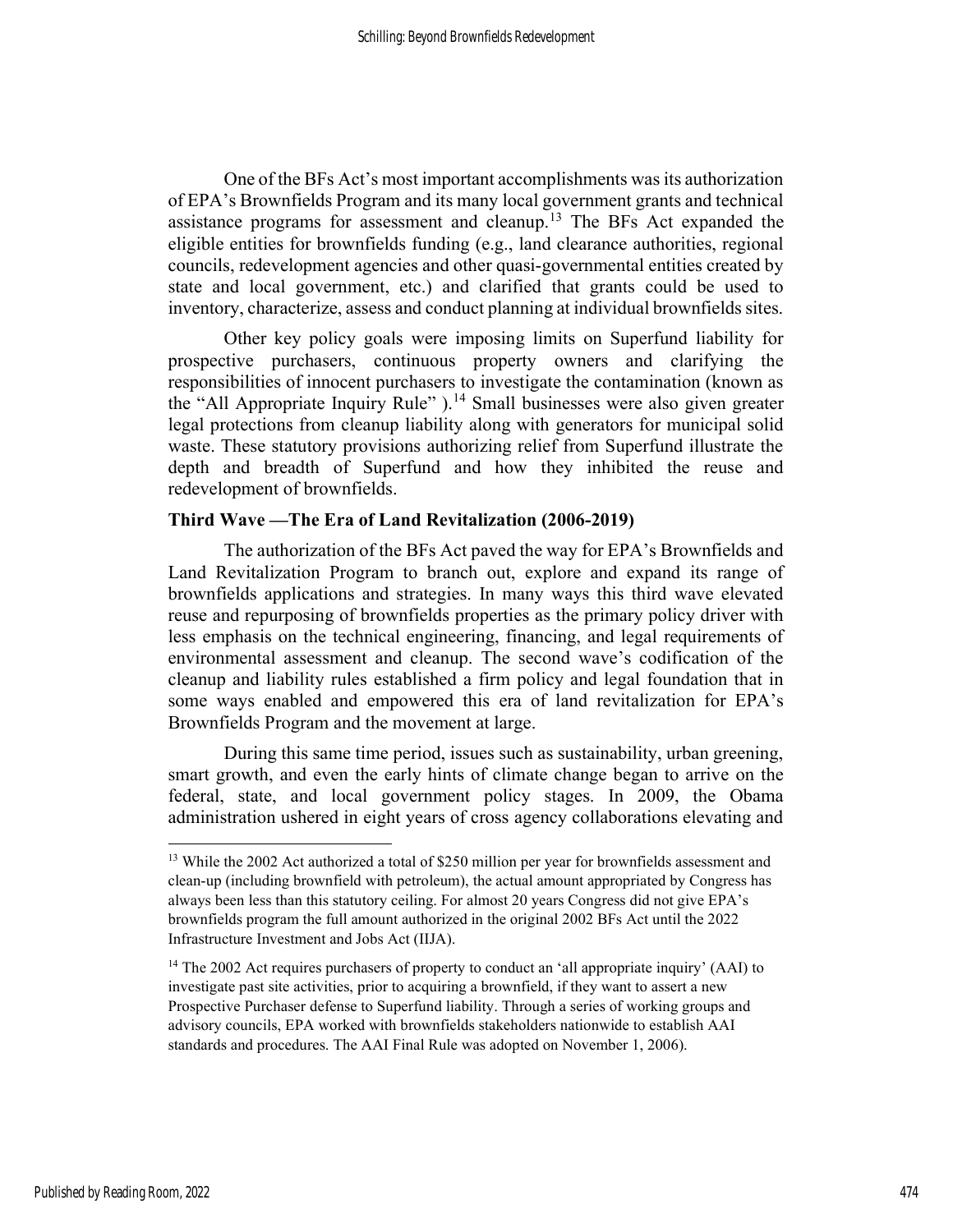piloting a range of sustainability and urban regeneration policies and programs , such as the Partnership for Sustainable Communities,<sup>15</sup> the Sustainable Communities Initiative,<sup>16</sup> and the Strong Cities, Strong Communities Initiative and Interagency Task Force.<sup>17</sup> These and other federal led initiatives helped build and expand the capacities of regional and local governments by providing technical assistance, embedding federal employees, and investing in a network of regional and local sustainability plans.<sup>18</sup>

During this wave, and continuing today, the Brownfields program made significant policy and programmatic investments to advance the scope of brownfields practice and reuse applications under the umbrella of "land revitalization." At the same time EPA never lost sight that local governments and property owner/developer were the lead actors in control of reuse planning process that determines the land reuse options which still drives the feasibility and eventual success of brownfields redevelopment.

During the next 10+ years the Brownfields program launched several new pilot grants that infused different dimensions of smart growth, infill development and sustainability<sup>19</sup> into the generic land reutilization regulatory and policy framework.<sup>20</sup> EPA's brownfields sustainability pilots tested a range of (at the time) cutting edge reuse strategies, such as green infrastructure,  $2<sup>1</sup>$  technical and design plans for solar panel and renewable energy placement on contaminated lands,

<sup>19</sup> U.S Environmental Protection Agency, Building a Sustainable Future, A Report on the Environmental Protection Agency's Brownfields Sustainability Pilots, October 2009, https://www.epa.gov/sites/default/files/2015-09/documents/sustain\_report\_web\_final.pdf

20 U.S Environmental Protection Agency, Land Revitalization Toolkit, https://www.epa.gov/landrevitalization/land-revitalization-toolkit

<sup>21</sup> WEF, EPA Releases Guide to Green Infrastructure at Brownfield Sites, https://stormwater.wef.org/2013/10/epa-releases-guide-green-infrastructure-brownfield-sites/

<sup>&</sup>lt;sup>15</sup> U.S. Environmental Protection Agency, Partnership for Sustainable Communities: Five Years of Learning from Communities and Coordinating Federal Investments,

https://archive.epa.gov/epa/smartgrowth/partnership-sustainable-communities-five-years-learningcommunities-and-coordinating.html

<sup>16</sup> HUD Exchange, Sustainable Communities Library, https://www.hudexchange.info/programs/sci/

<sup>17</sup> Urban Institute, Strong Cities, Strong Communities, https://www.urban.org/policycenters/research-action-lab/projects/strong-cities-strong-communities

<sup>&</sup>lt;sup>18</sup> While the Brownfields Program Office was involved with these initiatives, other federal agencies and other offices within EPA took on the leadership role.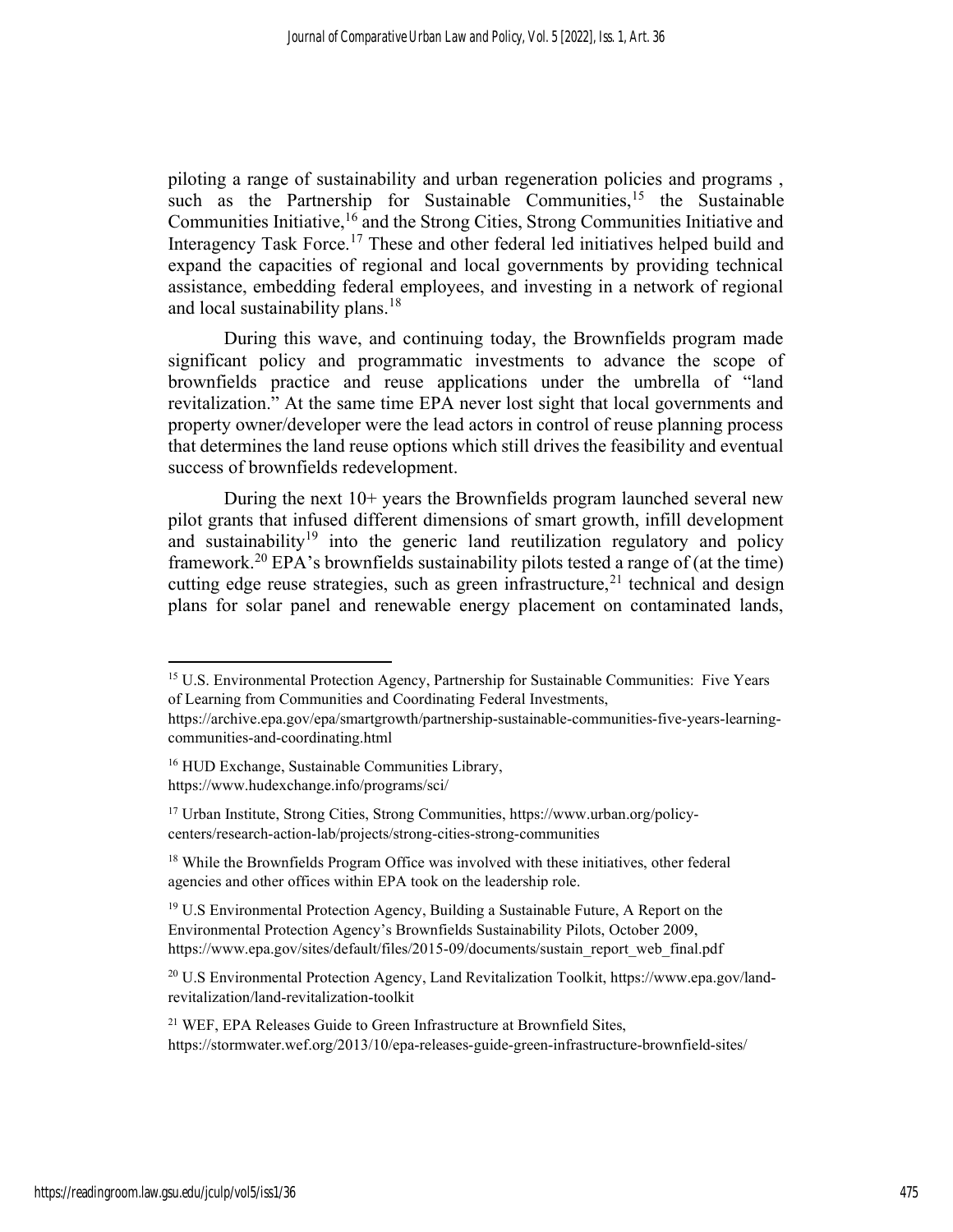resilience to assist long-term recovery from natural disasters,  $22$  community engagement in land reutilization site plans, urban agriculture, and as part of the federal government's response to revitalizing auto sector communities. EPA staff and/or contractors published dozens of fact sheets, case studies and reports to document and diffuse these model practices through the brownfields network so that other local governments and their partners could apply and adapt these models to their communities.

A couple of the initiatives involved close partnerships with other EPA program offices and/or other federal agencies. Healthfields, for example, is the redevelopment of brownfields for community health centers and health promotion through revitalization (e.g., urban agriculture to address food insecurity or parks, trails and bikeways that promote active living.)<sup>23</sup> The Brownfields Program undertook a series of stakeholder meetings in 2015 that informed its launch of the Climate Smart Brownfields initiative.<sup>24</sup> With renewed interest in climate change, in 2021 the Brownfields program office released its climate smart manual with details on how to leverage the redevelopment and reuse of brownfields to facilitate mitigation of or adaption to climate change.<sup>25</sup> Brightfields was an early agency partnership with Department of Energy (DOE) to reclaim brownfields for renewable energy generation (primarily solar and wind). Through a subsequent DOE grant, ICMA and its partners provided grants and technical assistance to a cohort of communities for their brownfields- to-solar-fields projects.<sup>26</sup> Recently, the Biden administration launched a renewed and expanded focus on brownfields and energy regeneration through its Re-Powering Initiative.<sup>27</sup> Despite all of these

https://19january2017snapshot.epa.gov/sites/production/files/2015-10/documents/climate-smartgrowth.pdf

<sup>25</sup> U.S. Environmental Protection Agency, Climate Smart Brownfields Manual, June 2021, https://www.epa.gov/sites/default/files/2021-

06/documents/final\_climate\_smart\_brownfields\_manual\_6-10-21\_508\_complaint.pdf

<sup>26</sup> Solsmart, Transforming Brownfields to "Brightfields" with Solar, https://solsmart.org/news/transforming-brownfields-to-brightfields-with-solar/

 $^{22}$ https://www.epa.gov/sites/default/files/201601/documents/bf\_revitalization\_climate\_vulnerable areas\_012616\_508\_v2\_web.pdf

<sup>&</sup>lt;sup>23</sup> U.S. Environmental Protection Agency, Brownfields to Healthfields, March 25, 2016, https://www.epa.gov/sites/default/files/2016-03/documents/ej\_iwg\_rev\_mgb.pdf

<sup>&</sup>lt;sup>24</sup> U.S. Environmental Protection Agency, Climate Smart Brownfields, Launching the Next Generation of Brownfield Revitalization,

<sup>&</sup>lt;sup>27</sup> Center for Creative Land Recycling, U.S. EPA Launches New and Improved RE-Powering Mapper Tool, https://oldsite.cclr.org/us-epa-launches-new-improved-re-powering-mapper-tool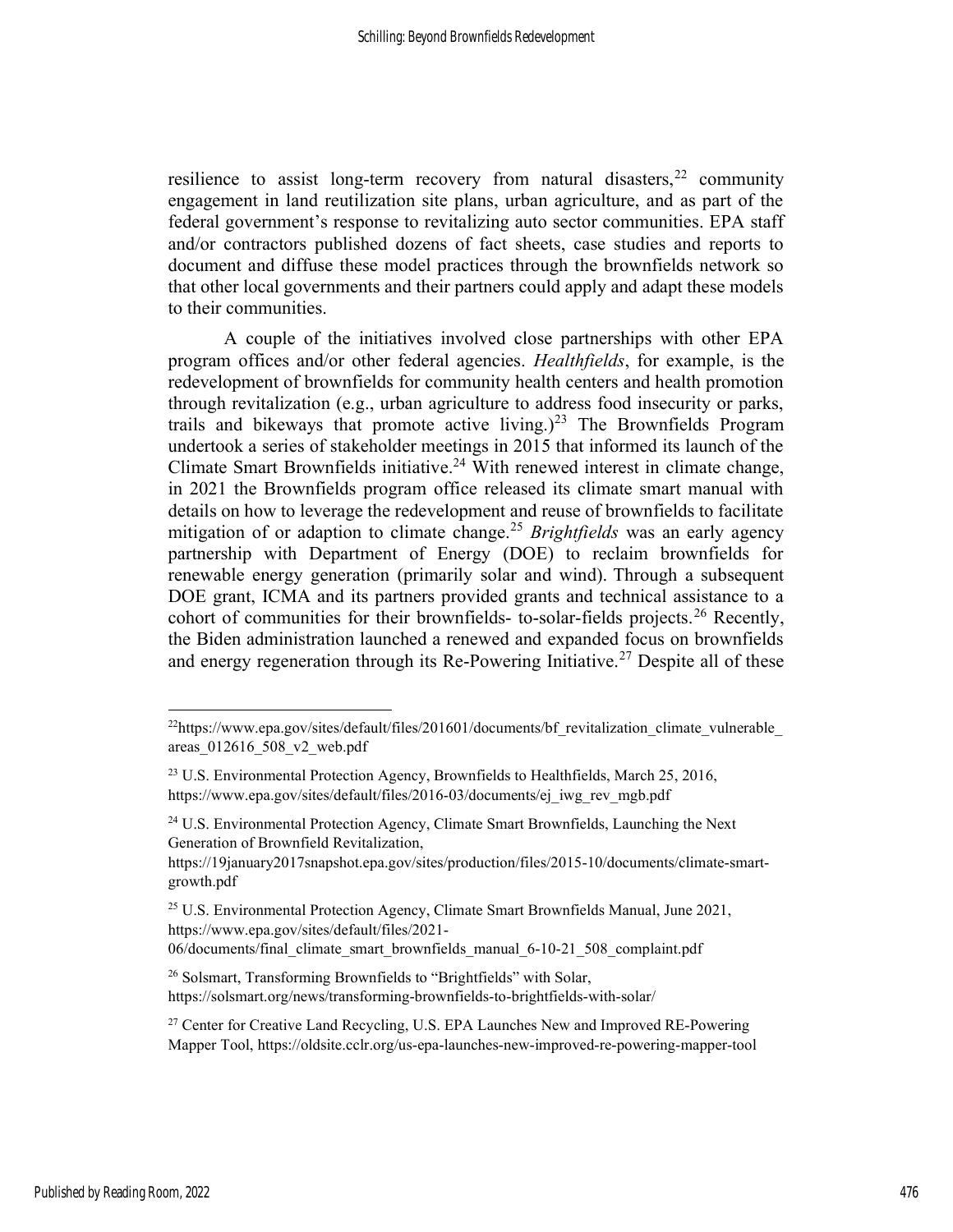program resources and innovative reuse applications, housing and infill development remains a missing piece of the brownfields program portfolio.<sup>28</sup>

In 2010, the EPA launched a series of pilot grants with a focus on coordinating the assessment and cleanup of multiple brownfields sites within a defined district, neighborhood, or corridor. As part of the Area-Wide Planning Grant Pilot (2010- 2016) the EPA managed 23 grantees to test different ways that communities could prioritize and assess multiple brownfields sites and better understand the interrelationship of local markets, community dynamics, and environmental cleanup. Eligible activities under the grants included community engagement, market analysis, coordination with existing community plans, infrastructure analysis, inventory and mapping, and revitalization site planning and implementation.<sup>29</sup> The Area Wide pilot program elevated planning as part of the Brownfields program and provided more explicit guidance on how grantees could use their funds to create a corridor or district plan that involved multiple brownfield sites.<sup>30</sup> By having a cohort of planning grantees, the local communities (local governments and community development corporations) could compare notes and approaches, in essence creating an informal community of practice. These revitalization plans set forth unifying visions for these areas to guide the individual redevelopment of these multiple sites and strategies. Based on the early success of the Area Wide pilots, the 2018 reauthorization of the 2002 BFs Act (The Brownfields Utilization, Investment and Local Development (BUILD)  $Act)^{31}$ authorized a new category of brownfields grants—the Multipurpose grant—that

<sup>30</sup> Important to note that under Section  $104(k)(2)(A)$  of the 2002 BFs Act grantees did have authority under their assessment grants to undertake planning activities, but for the most part grantees used these funds for assessment activities.

 $28$  Exploring the political, policy, legal and technical barriers that prevent more housing development on brownfields (say compared with countries in Europe) would require more analysis and exploration than what we have time for in this article, but generally see, Greenberg M. (2002). Should housing be built on former brownfield sites? American Journal of Public Health, 92(5), 703–705 https://doi.org/10.2105/ajph.92.5.703; and https://icma.org/articles/pmmagazine/cleaning-house-developing-brownfields-affordable-housing

<sup>29</sup> U.S. Environmental Protection Agency, Brownfields Area-Wide Planning Program, July 2012, https://www.epa.gov/sites/default/files/2015-09/documents/awp-factsheet-july-2012\_0.pdf. U.S. Environmental Protection Agency, Brownfields Area-Wide Planning Pilots, Ideas and Lessons Learned for Communities, June 2014, https://www.epa.gov/sites/default/files/2015- 09/documents/epa\_oblr\_awp\_report\_v4\_508.pdf

<sup>&</sup>lt;sup>31</sup> BUILD Act of 2018 also reinforced EPA's work on energy efficiency and renewable energy generation by making it one of the newer considerations for brownfields grant selection along with attention to flood plains and flood risk areas. https://www.epa.gov/brownfields/brownfields-lawsand-regulations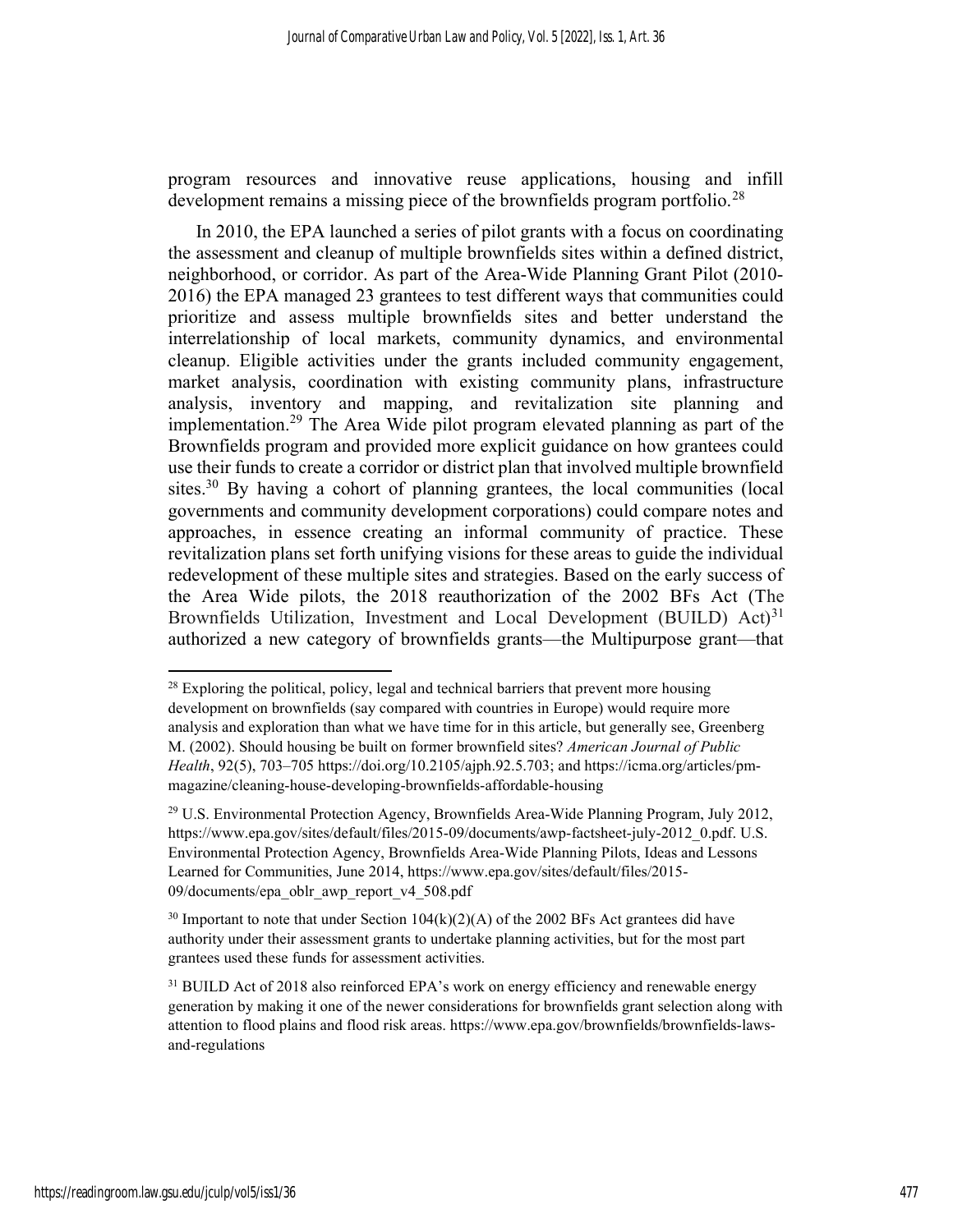allows the grantee to combine site assessments, cleanup activities and develop an overall revitalization plan for the target area. Planning is still eligible under the assessment grants, but the new multipurpose grants offer perhaps a more direct avenue for combining planning, assessment, and cleanup activities.<sup>32</sup> While the law gives grantees new levels of flexibility, it remains to be seen how many of the current multiple purpose grantees will use those resources for revitalization planning. A standalone area wide planning grant program, however, offers opportunities for cohort learning on different revitalization planning strategies and could further strengthen brownfields planning capacities.

# TRANSFORMING BROWNFIELDS REDEVELOPMENT POLICY THROUGH LAND RECYCLING + REGIONAL PLANNING

The next wave of brownfields policy and program innovation must move beyond its primary project-by-project approach by expanding its scale and scope towards a land recycling model. A land recycling framework would recalibrate and scale brownfields redevelopment in a more holistic and integrated way so that communities can reuse and repurpose brownfields along with other types of vacant properties in a more equitable, resilient, and sustainable way.

Land recycling will soon become a national priority. Climate change is already affecting how we develop and use land and buildings. With more intense storms, urban heat, fires, droughts, pests/vectors, and flooding—along with impacts from immigration and deep carbonization—many existing land uses and buildings will become obsolete, uninhabitable, vacant and abandoned. One could envision a future with scarcities of safe, buildable land and habitable structures which could lead to dramatic socio-economic changes and perhaps real estate market failures. Such development limitations would cause additional pressures on affordable housing and housing stability which could escalate as the real estate, design, and land development industries scramble to create new types of climate safe housing; thus, reclaiming brownfields and other vacant and abandoned properties could be significant in mitigating land shortages for housing. As we are learning from the COVID-19 Pandemic, these types of monumental shifts will exacerbate existing

 $32$  Important to acknowledge the limitations of planning and its history in many brownfields communities that have been the subject of failed revitalization and redevelopment planning efforts, such as urban renewal. Planning without the political commitment and resources to implement the plan and actualize the regenerative goals for all community members will only raise expectations and further distrust of the actors and planning, etc. Planning processes must elevate community priorities and voices and empower community members to become stewards and beneficiaries of the brownfields redevelopment. Several of these and other insights are presented in a 2021 three-part Smart Growth Network webinar series on community planning. See https://smartgrowth.org/learning-from-and-leaning-on-local-leaders-to-revitalize-africanamerican-neighborhoods/?utm\_medium=email&utm\_source=govdelivery&utm\_term=#session-03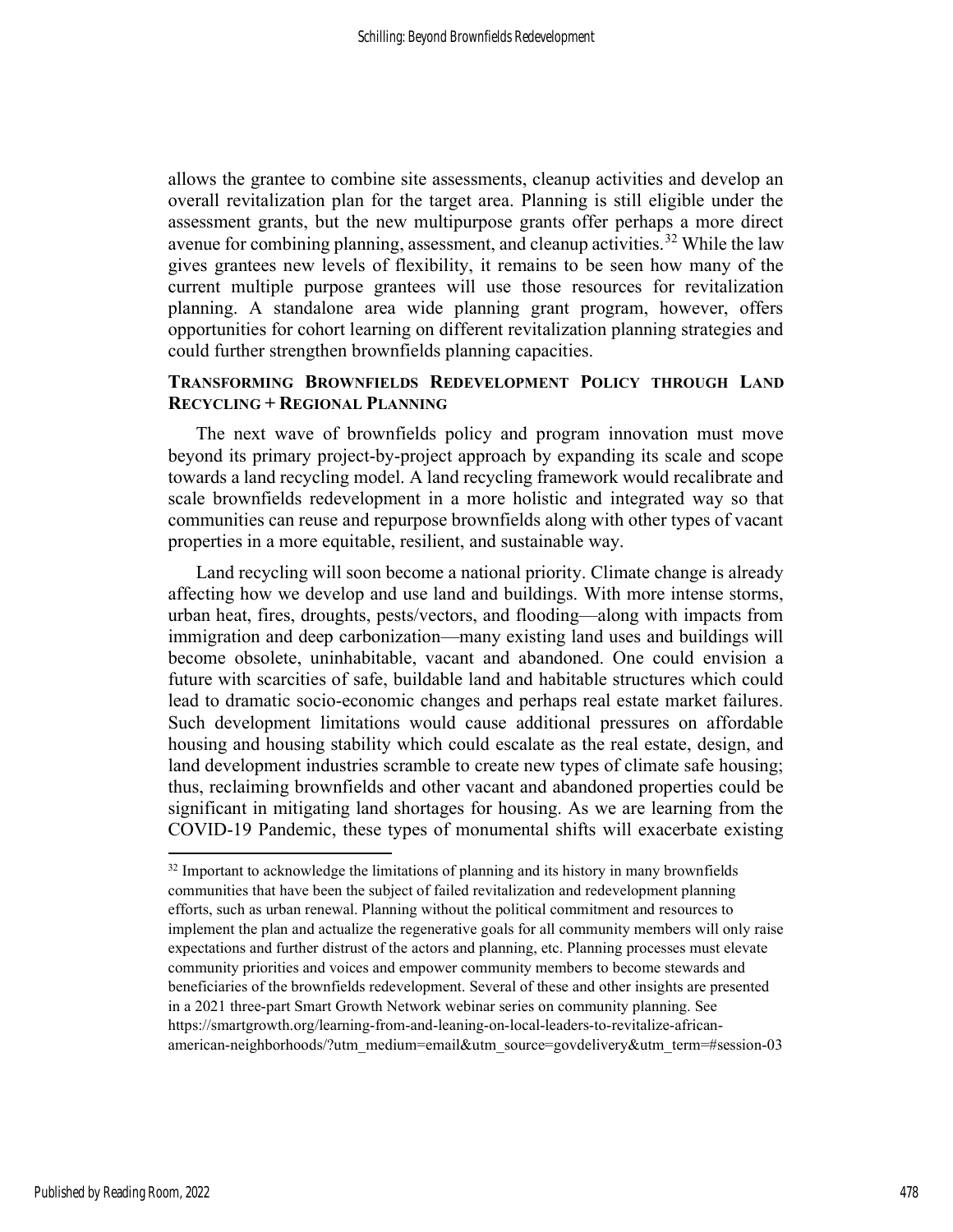health disparities and the economic inequalities for those communities of color most vulnerable to climate change. Given the enormity of these and other contemporary policy challenges, a metropolitan planning framework offers the optimum policy scale and pathway for launching a land recycling framework and the next wave of Brownfields policy and programmatic innovation. Below we outline a policy case for expanding the policy parameters of brownfields policies and programs to include land recycling and regional planning.

# Preliminary Scope of Land Recycling

In many sectors of the United States, land recycling appears synonymous with brownfields redevelopment, but in Europe land recycling encompasses a broader range of vacant and abandoned properties, buildings, and infrastructure. Land recycling must expand and move upstream to include underused, underperforming and/or surplus properties such as parking lots, strip commercial, and big box stores that have obsolete uses and structures. Land eligible for recycling inherently means the property no longer effectively, equitability and safely performs or functions in the way it was intended to.<sup>33</sup> As result of shifts in markets and society the property (land and buildings) becomes vacant and/or abandoned for sustained periods of time. Temporary or seasonable vacancy may not necessarily require recycling, but one must always consider the underlying macro and micro economic drivers within a region, city, and neighborhood that cause chronic property vacancy and abandonment.

After setting the parameters of land recycling (e.g., defining the term, its characteristics, and types of land in need of recycling, etc.), federal, state, and local policymakers in collaboration with nonprofit organizations, community-based organizations, and the private sector must build consensus around the policy goals and objectives for land recycling. Economic development and removal/mitigation of environmental contamination have been the primary policy drivers for the U.S. brownfields redevelopment policy and program. In several European countries, land recycling includes the replacement and revitalization of grey infrastructure (roads, pipes, dams, tracks, etc.) and the management of green space and natural land. Europe also seems to make a more direct policy linkage of land recycling as a growth management strategy.<sup>34</sup> From today's vantage point, the overarching policy goal behind our initial framing of land recycling is to help communities

<sup>&</sup>lt;sup>33</sup> Adaptive reuse of buildings may not quite fit this initial definition of land recycling because the land itself is not transformed but just the buildings.

<sup>&</sup>lt;sup>34</sup> European Environment Agency, Indicator Assessment, Land Recycling and Densification, https://www.eea.europa.eu/data-and-maps/indicators/land-recycling-and-densification/assessment-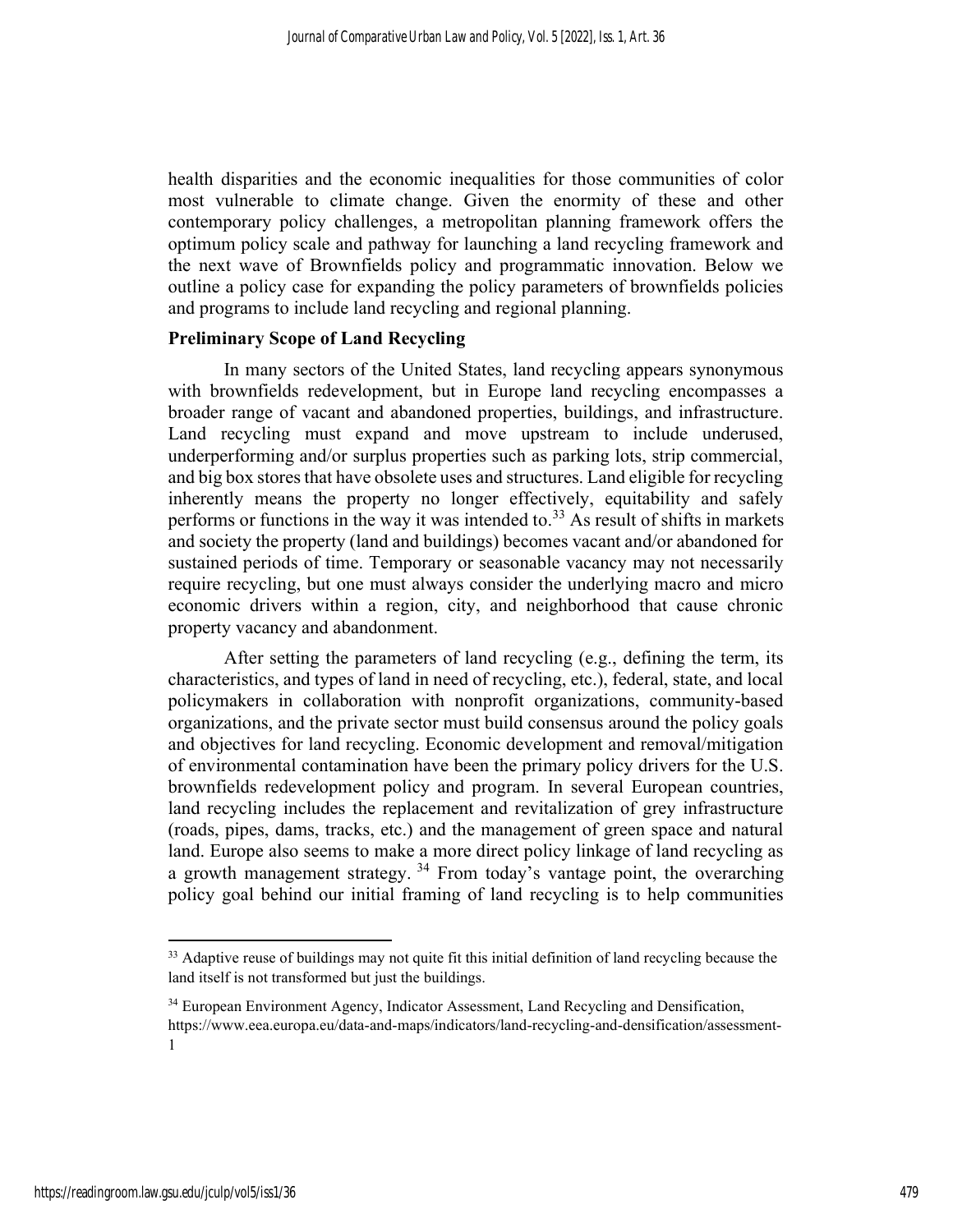prepare for new waves of property abandonment so they can become more equitable, resilient, and sustainable.

# Incubate Land Recycling Policies and Programs within Brownfields

Brownfields redevelopment policies and programs provide fertile ground to cultivate this policy transformation to land recycling and achieve the policy goals mentioned above. As the earlier sections outline, brownfields already have a strong policy and programmatic foundation and a robust national network of partners and intermediaries that could easily expand to include land recycling policies and practices. With race, equity, and inclusion serving as critical cornerstones, this land recycling model can leverage brownfields program's long history with the environmental justice (EJ) movement. Brownfields and environmental justice are inextricably linked through decades of coordinated policy and programmatic actions.<sup>35</sup> Federal, state, and local government policymakers, nonprofit and community-based organizations, and EJ advocates and coalitions can build upon and refine this existing policy infrastructure for elevating community voices, needs, and priorities in the context of this new land recycling model. For example, they could take more deliberate policy actions to address the location and relocation of industrial uses within and near neighborhoods of color. As a condition for using any public brownfields grants or resources, communities could be required to conduct a health equity impact assessment that would document existing environmental injustices (e.g., property conditions and land uses, etc.), recommend strategies to mitigate/address, and assess potential equity and health benefits from proposed reuses of the brownfields.

Brownfields redevelopment of former industrial sites offer ideal land recycling opportunities for addressing climate change across the country through the generation of renewable energy (wind and solar) that can accelerate decarbonization efforts and green infrastructure/urban greening strategies to address climate impacts from flooding and urban heat islands. Perhaps the more pressing challenge on the horizon is preparing for the remediation of fossil fuel sites from gas stations and refineries to aging power plants and coal mines. Land recycling plans and inventories could help map these future brownfields now.

In addition to climate and equity, existing brownfields job training programs and workforce development programs for environmental remediation and maintenance could expand to cover a broader range of sustainability infrastructure and green jobs. As communities transition away from fossil fuel extraction,

<sup>&</sup>lt;sup>35</sup> U.S. EPA's Office of Environmental Justice, the primary federal agency that operates at the intersection of land recycling and social, racial, and economic justice, evolved from early initiatives, such as the EJ caucuses, within EPA's Brownfields program.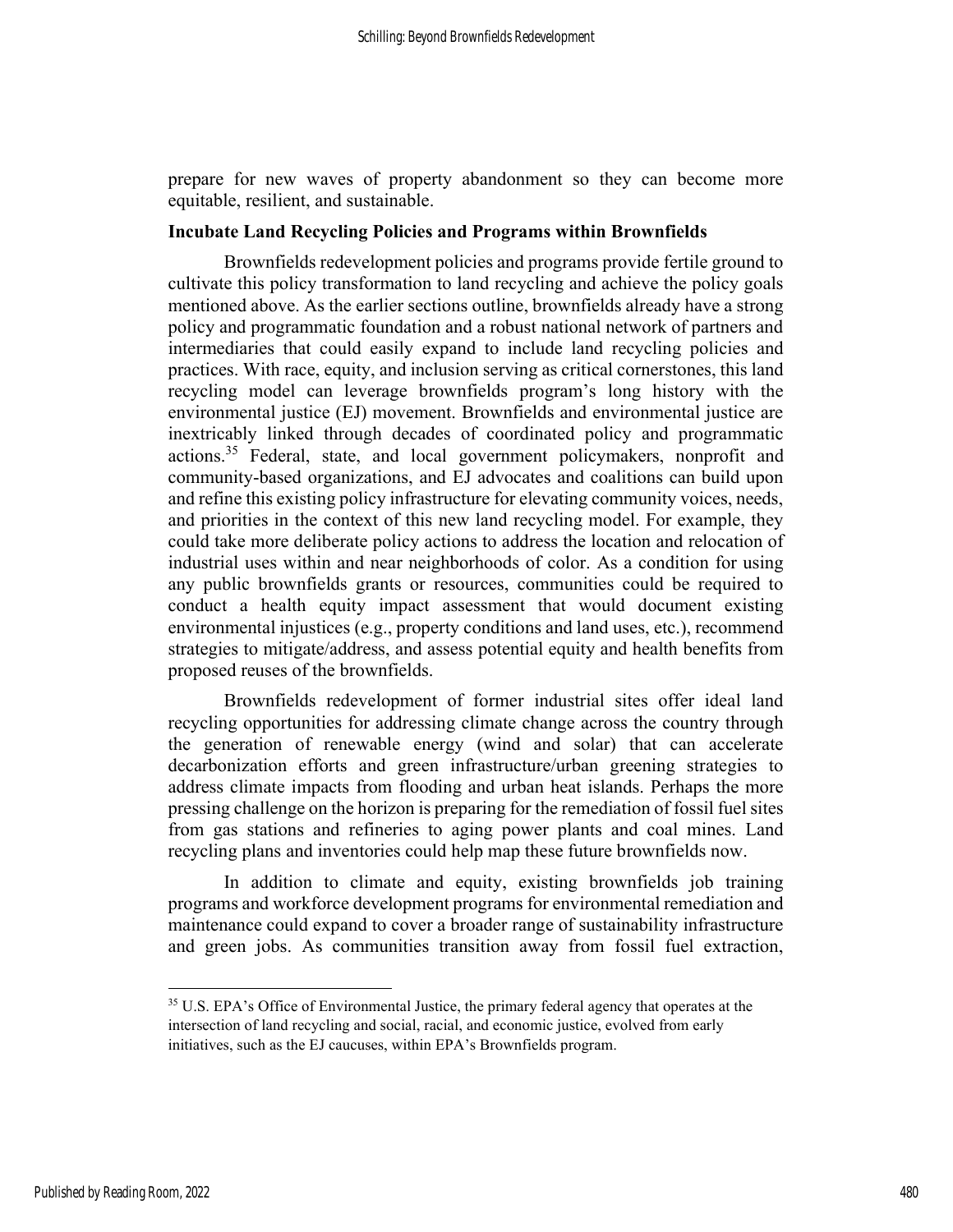generation, and use, the federal government could leverage EPA's experience with brownfields job training to support energy dependent communities as they undergo the necessary economic and labor transformations away from fossil fuel industries. In collaboration with other federal agencies, such as Labor and the Economic Development Administration, the brownfields job training activities could focus on green jobs involved with land recycling and the transformation of brownfields to support emerging green technologies and businesses. Now is the time to identify those communities and begin the necessary steps to plan, prepare and put new "green" brownfields work force policies and programs in place.

# Regional Planning Framework

Regional planning provides the optimum framework to operationalize these and other related policy goals and to position the brownfields program for the necessary shift to land recycling. For years, planning has been somewhat of a mystery within current federal and state brownfields policy. Historically, the Superfund law seems to restrict U.S. EPA's use of resources and technical assistance to activities involving only the environmental assessment and cleanup. At different times EPA's Brownfields program stretched its cleanup authority by expanding the scope of its grants and resources to include revitalization site planning. Brownfield community-wide assessments, and later the Area Wide Planning grant pilots, did provide local governments with greater flexibility to inventory and assess multiple brownfields sites within a defined geography (e.g., district, corridor, etc.) and to develop individual site-specific reutilization plans. Planning activities that focus on revitalization, such as community involvement, feasibility studies, and reuse options for the site "or area" are now eligible under the new Multi-purpose Brownfields grants, which could open the policy and program door to funding more revitalization and land development planning for brownfields.<sup>36</sup>

Local redevelopment plans also have a sordid history given how policymakers used urban renewal to separate and destroy neighborhoods of color. Many localities still have redevelopment agencies that can create plans for revitalizing designated districts or neighborhoods. While some states have imposed limits on their powers, such as the ability to use eminent domain, local economic development agencies can still bring to bear complementary resources and actions

<sup>36</sup> U.S Environmental Protection Agency, Plan for Brownfields Redevelopment Success,

Brownfields Revitalization Plan Fact Sheet, November 2018

https://www.epa.gov/sites/default/files/2018-

<sup>11/</sup>documents/brownfields\_revitalization\_plan\_fact\_sheet\_11-15-18\_1.pdf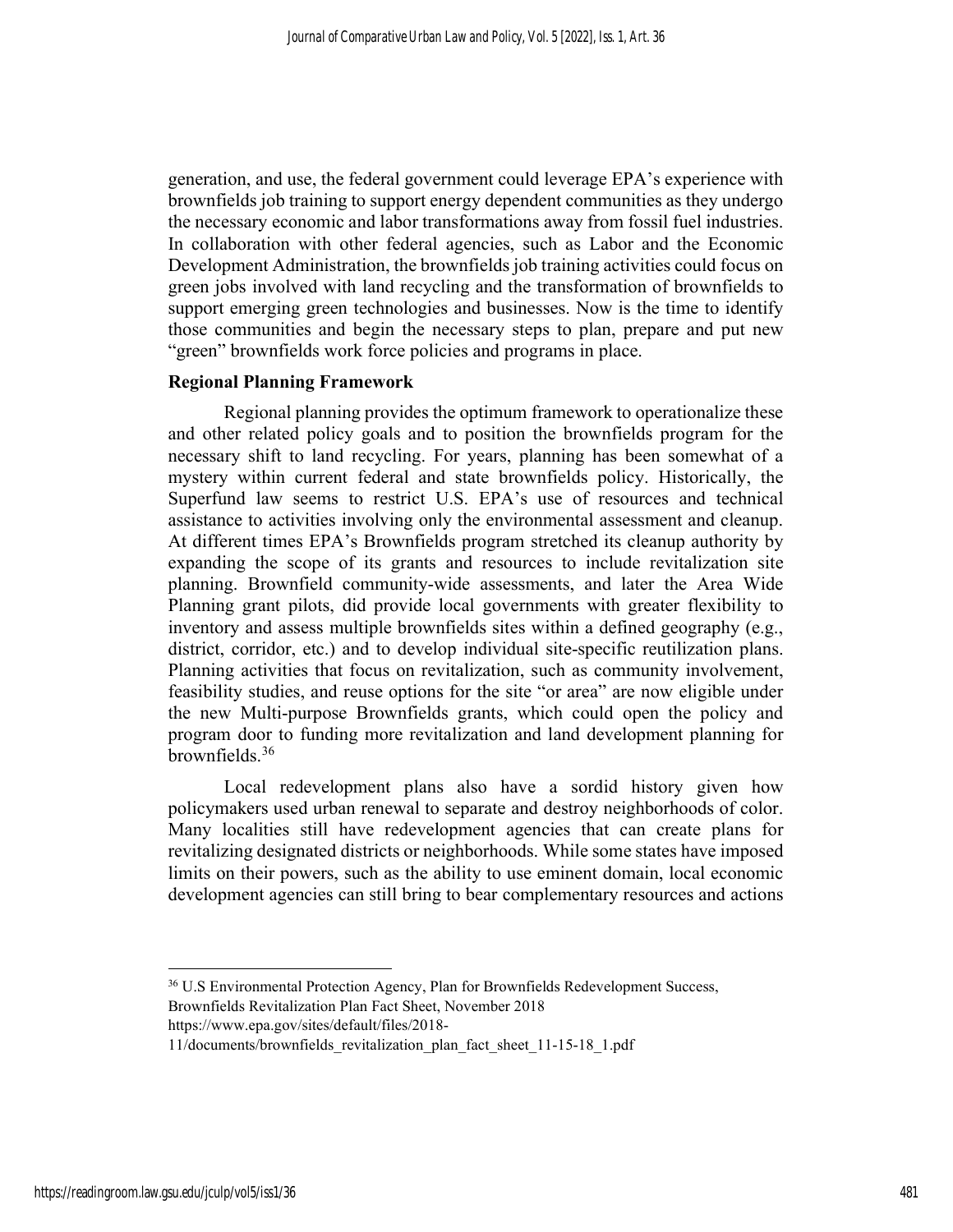under the umbrella of their redevelopment planning powers.<sup>37</sup> What is more difficult to find, however, are revitalization/land reutilization plans that focus or feature brownfields or the reclamation of multiple vacant and abandoned properties. A few local planning departments may have land use plans with special sections or elements that focus on brownfields redevelopment.<sup>38</sup> What might be more likely are district or corridor scale revitalization plans that involve or include brownfields.<sup>39</sup> New York's Brownfields Opportunity Area program offers a good model for the development of area wide brownfields redevelopments plans.<sup>40</sup>

The current system of brownfields revitalization site planning and redevelopment planning still happens project by project, development by development. Planning for land recycling will demand a much broader scope and scale to effectively prepare for and respond to the potential explosion of property abandonment and align policies and programs that can address the pressing policy priorities of climate equity, resilience, and environmental justice. Adopting regional brownfields plans would facilitate the more strategic and effective use of brownfields resources by helping align regional market dynamics and regional infrastructure investments and focusing these and other redevelopment resources on the redevelopment and reclamation of brownfields and vacant properties. Such a regional planning approach could also deepen the policy linkages between federal and state environmental regulations and redevelopment and revitalization resources with local land use plans and decisions. Regional planning processes for brownfields redevelopment could also serve as the policy bridge for expanding

<sup>&</sup>lt;sup>37</sup> Redevelopment planning, programs, and projects, however, almost exclusively depend on market factors and public-private partnerships to make it work. While many redevelopment authorities have successfully done brownfields redevelopment projects, it remains whether they could expand the scale and scope to do land recycling.

 $38$  These plans take on many different formats, scales and types. One example is a 2006 brownfields reuse plan by the City of Roanoke, Virginia that focused on five neighborhood corridors. https://www.roanokeva.gov/DocumentCenter/View/1300/City-wide-Brownfield-Redevelopment-Plan

 $39$  The inventory, assessment and redevelopment/reuse of brownfields were at the center of the City of Indianapolis' Smart Growth Redevelopment District Plan that in some ways served as a prototype for EPA's Area Wide Planning grant pilot.

https://www.smartcitiesdive.com/ex/sustainablecitiescollective/can-indy%E2%80%99s-smartgrowth-district-become-green-revitalization-model-part-2-challeng/8433/; see also, https://archive.epa.gov/region5/sustainable/web/html/indianapolis.html

<sup>40</sup> New York's Brownfield Cleanup Program Marks Successful Year, Niagara Frontier Publications, January, 27, 2021

https://www.wnypapers.com/news/article/current/2021/01/27/145032/new-yorks-brownfieldcleanup-program-marks-successful-year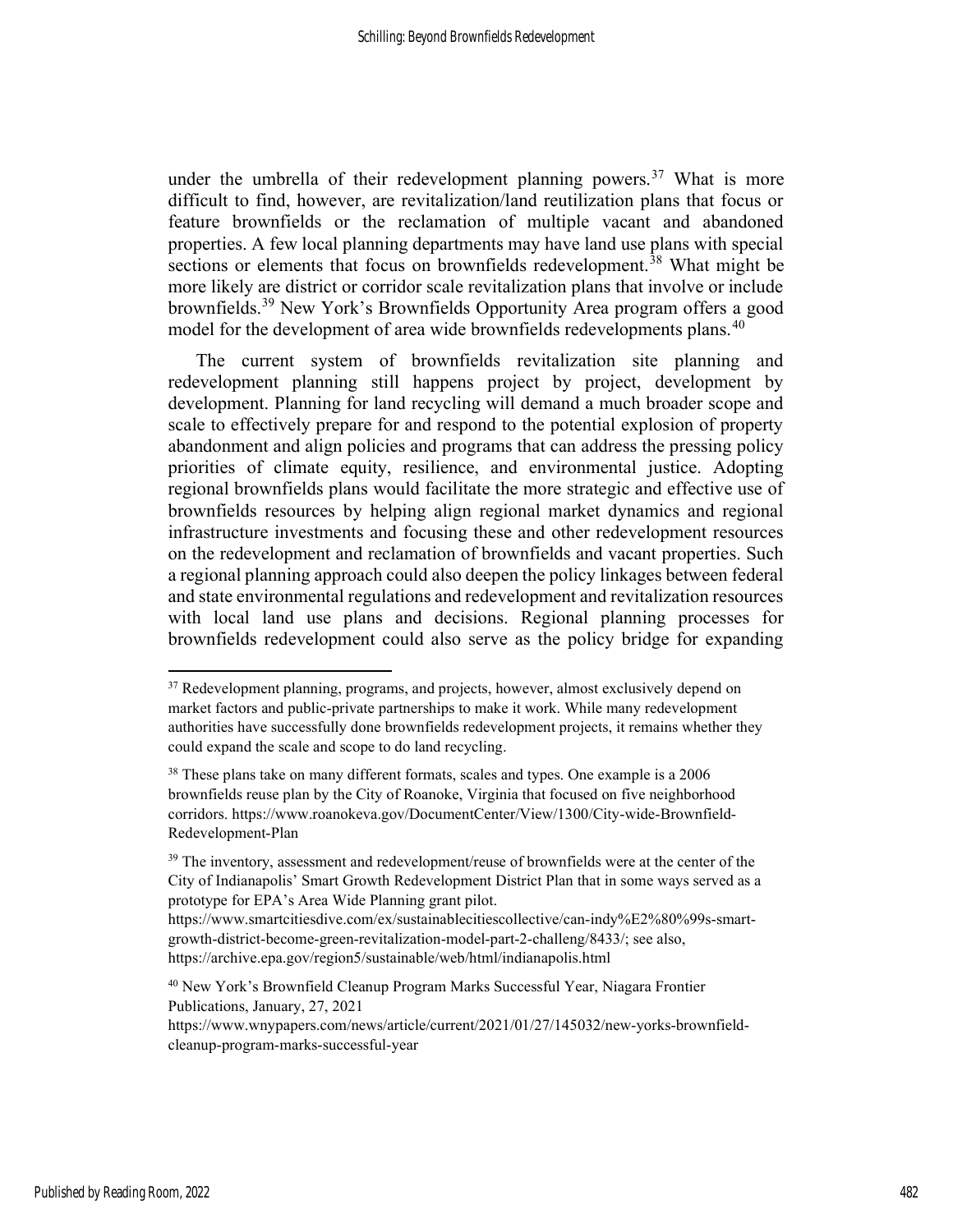brownfields redevelopment across diverse metropolitan scales—rural, exurban, suburban, urban, small cities and towns, etc.—and for piloting the land recycling approach set forth above. The regional or metropolitan scale also becomes optimal to address complex market, socio economic, and environmental impacts that are involved with widespread property vacancy and abandonment, especially for smaller and rural municipalities that might not have the market pressure or brownfields redevelopment capacity compared to large and mid-sized cities.

# THE NATIONAL BROWNFIELDS REGIONAL PLANNING ACT (BFS RPA)— ESTABLISHING THE POLICY INFRASTRUCTURE FOR LAND RECYCLING

Building on the current policy and programmatic foundations of the Brownfields Movement, this article outlines four interdependent components that would establish the policy infrastructure for recycling vacant, abandoned and underused land and buildings, including brownfields.<sup>41</sup> These actions taken together will not only scale and ignite the next wave of Brownfields policy innovations, but also help communities mitigate and adapt to the effects of climate change and provide the opportunity for sustainable equitable development going forward.

# Craft a National Strategy for Land Recycling

A critical step in the transformation of brownfields to land recycling is the alignment of federal, state, and local policies and programs. Building on past efforts (e.g., the National Brownfields Partnership Action Agenda), <sup>42</sup> EPA should lead the development of a national strategy for land recycling in collaboration with those federal agencies that have some authority, oversight, or involvement with vacant and abandoned properties. The process would likely involve an internal interagency working group and external advisory council with state and local government officials along with relevant NGOs (non-government organizations) representing

<sup>&</sup>lt;sup>41</sup> One immediate concern is how could the federal government pay for this transformation to land recycling. The 2022 Infrastructure Investment and Jobs Act (IIJA) gave EPA \$1.5 billion that significantly expands resources across all of its core brownfield grant programs, including \$110 million in targeted technical assistance. https://www.epa.gov/system/files/documents/2022- 03/bil brownfields  $f\sqrt{22-f\sqrt{23}}$ -draft-plan.pdf. EPA should leverage this one time investment to design and pilot a land recycling approach. Going forward Congress must continue its support by annually appropriating at least the total amount established in the 2002 BFs Act and 2018 BUILD Act, something that it has never done until this year.

<sup>&</sup>lt;sup>42</sup> Other examples of interagency working groups and councils relevant to brownfield redevelopment, environmental justice and land recycling include:

https://www.epa.gov/environmentaljustice/federal-interagency-working-group-environmentaljustice-ej-iwg; the White House Interagency Council on Environmental Justice

<sup>(</sup>https://www.energy.gov/lm/white-house-environmental-justice-interagency-council-resources);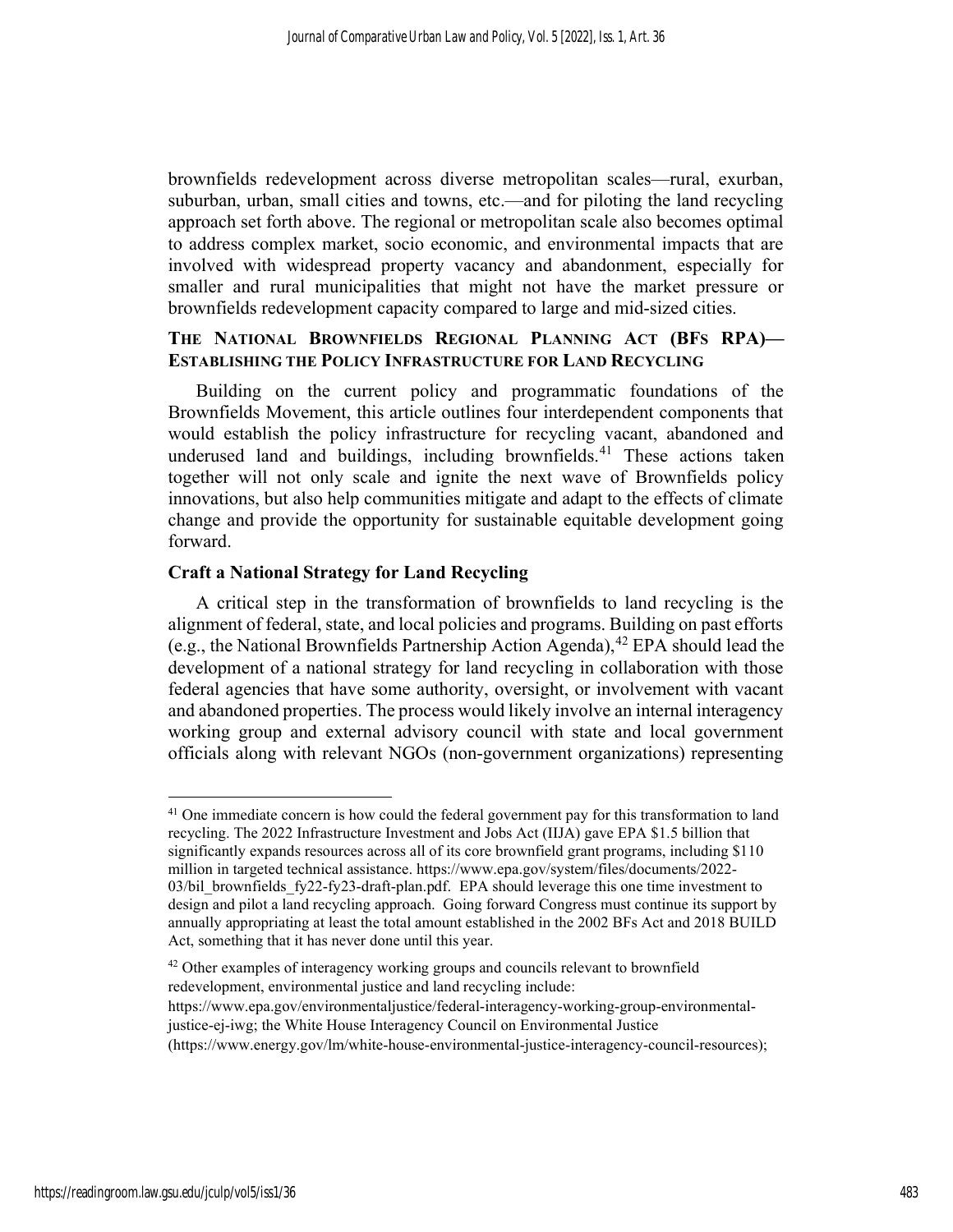public, private, and community-based groups involved with brownfields redevelopment and vacant property reclamation.

A national strategy would result in a consensus-based definition of land recycling along with a series of core principles, goals, and specific recommendations on policy and program actions that government agencies/actors and their nonprofit and private sector partners should/must take to adopt and implement a holistic land recycling approach. The national strategy should include recommendations for federal legal and policy changes along with a multi-year blueprint for budget appropriations. The national strategy would cover all types of vacant and abandoned properties. Perhaps, start with brownfields as the initial test case and then expand to include vacant homes<sup>43</sup> caused by property tax and mortgage foreclosure, vacant and underused commercial/retail properties, including those in bankruptcy and properties driven by natural disasters as well as future economic downturns.

With respect to the federal government, the national strategy would empower EPA to convene a federal agency working group to inventory, assess, and coordinate federal policies that touch upon recycling of land/buildings and vacant properties.<sup>44</sup> Relevant federal agencies and regulatory roles might include Treasury, Housing and Urban Development (HUD), the Economic Development Administration (EDA), U.S. Department of Agriculture and its Rural Development Agency and Farm Bureau along with the Government Security Enterprises (GSEs) who are involved with vacant and foreclosed homes. Federal agencies such as FEMA and NOAA have some limited responsibility related to vacant and/or abandoned properties caused by natural disasters and with climate change intensifying federal, state, and local resilience plans should coordinate their strategies for managing vacant properties.

As the country transitions away from fossil fuels, it will be imperative to have a land recycling strategy in place. Currently the Biden administration and Department of Energy<sup>45</sup> are leading an interagency working group to help coal

<sup>&</sup>lt;sup>43</sup> Noted vacant property expert Alan Mallach documents the continuing impacts and explains this phenomenon of hyper vacancy in his 2018 report for the Lincoln Institute of Land Policy, The Empty House Next Door—Understanding and Reducing Vacancy and Hyper Vacancy in the US. https://www.lincolninst.edu/publications/policy-focus-reports/empty-house-next-door

<sup>&</sup>lt;sup>44</sup> Another consideration for defining the scope of national strategy is whether to include vacant or surplus properties owned by the government itself (federal, state, or local). The recycling of public vacant properties can many times act as a catalyst for corresponding actions by the marketplace.

 $45$  For the past 25+ years DOE's long-term stewardship responsibilities have involved the management of several former DOE sites in collaboration with surrounding/adjacent communities that could be instructive with the transition of privately owned fossil fuel properties as not ever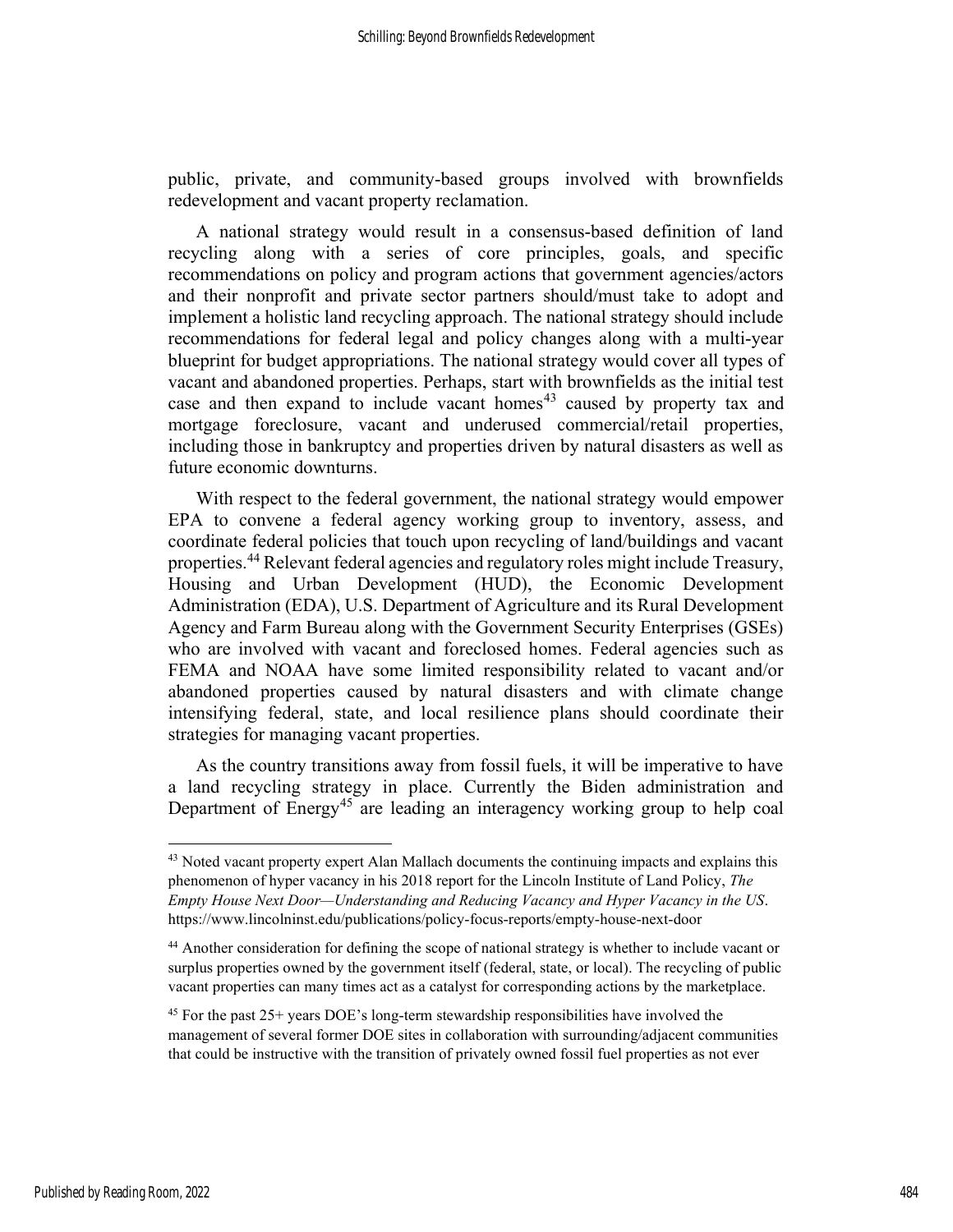communities start this critical transition.<sup>46</sup> Any policy and program recommendations should outline the federal role on how to best inventory, assess and repurpose shuttered coal mines, power plants and other fossil fuel sites made obsolete in the country's fight against climate change. Although it's been many years since the Department of Defense closed former military bases by exercising its now expired authority through the Base Realignment and Closure Act (BRAC), the process and lessons from chartering Local Redevelopment Authorities (LRAs) offer an intriguing model that could be adapted and applied for vacant energy sites whether they are owned by quasi-governmental entities or private industry.<sup>47</sup>

Given all of the independent federal laws and agency rules, let alone case law, such a comprehensive land recycling definition and scope might seem impossible to craft and then approve. A good place to start is by conducting an inventory of these diverse and disconnected governmental rules and practices and then put in place processes and procedures for vertical and horizonal alignment and coordination across these governmental entities/agencies. As difficult as it might be, crafting a national strategy presents the rare opportunity to develop standard practices and operating procedure for land recycling/vacant property reclamation. We will need to have them in place in order to prepare for dramatic shifts caused by climate change.

The underlying foundation for this national strategy will require federal agencies to effectively apply the principles and practices of collaborative federalism by engaging multiple levels of government along with cross sector partnerships with nonprofits, philanthropy and private sector development, real estate, and land use organizations and actors—not dramatically different than what the brownfields policy movement already has in place. Regional land recycling plans would serve as the cornerstone for implementing the national strategy by establishing the basic legal and policy parameters and intergovernmental relationships and roles between and among the federal government/agencies and regional and local governments. Based on the guidance from the national strategy,

site will host solar or wind farms. See generally the Energy Communities Alliance at http://www.energyca.org/

<sup>46</sup> Readout of the Interagency Working Group on Coal and Power Plant Communities Meeting for Economic Growth that Benefits Everybody, The White House, September 27, 2021,

https://www.whitehouse.gov/briefing-room/statements-releases/2021/09/27/readout-of-theinteragency-working-group-on-coal-and-power-plan-communities-meeting-for-economic-growththat-benefits-everybody/

<sup>&</sup>lt;sup>47</sup> U.S. Government Accountability Office, Military Bases: Opportunities Exist to Improve Future Base Realignment and Closure Rounds, GAO-13-149, March 7, 2013, https://www.gao.gov/products/gao-13-149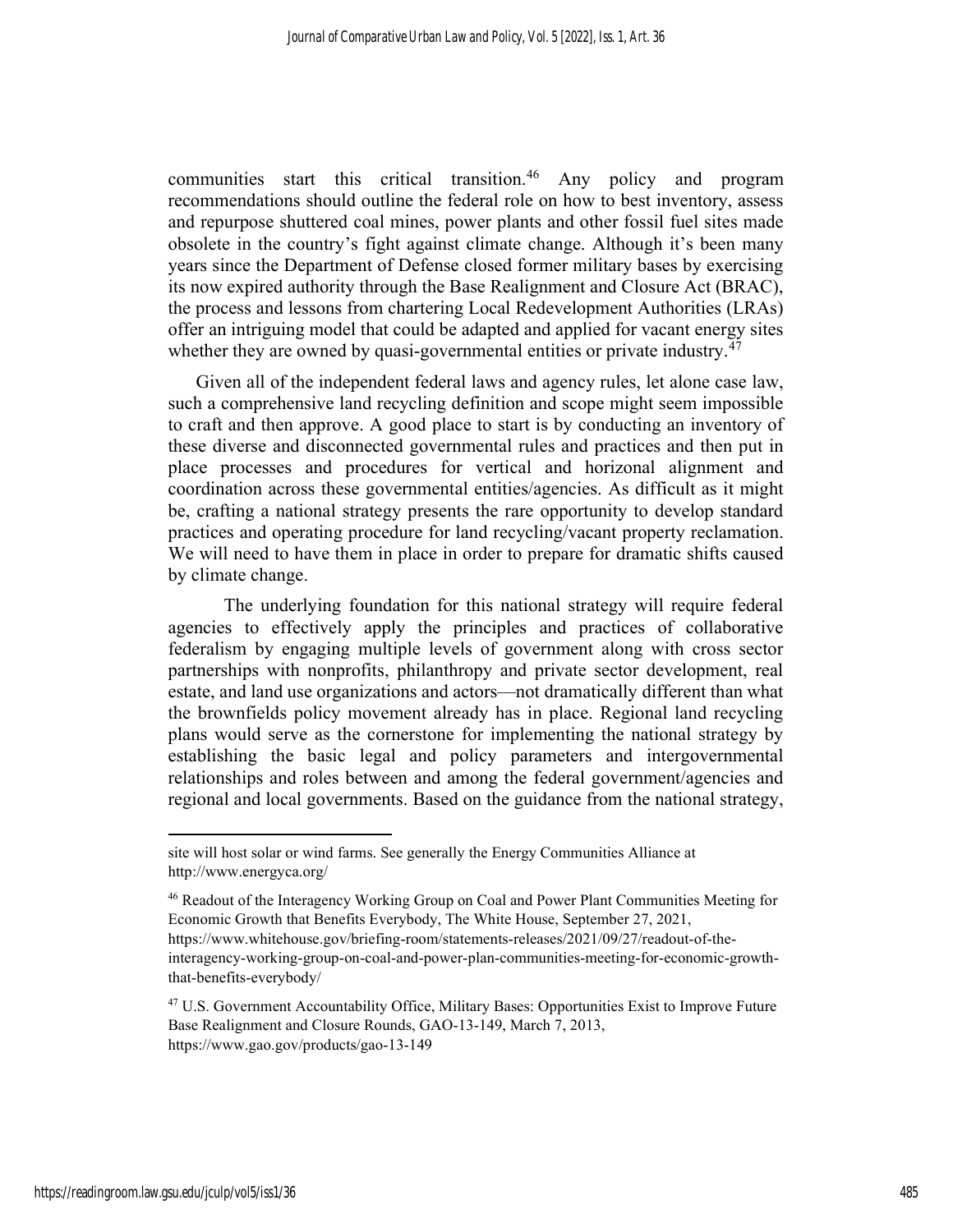regional and local governments would be incentivized to develop and follow the regional land recycling plans as preconditions for using any source of government funding for their brownfields redevelopment or vacant property reclamation program or project.

When it comes to collaborative federalism, two potential objections might arise. First, the absence of any involvement (at least as we envision) for the state governments. State and tribal governments play critical roles in the success of the brownfields policy movement, and they should have some coordinating function, but we see tremendous policy efficiencies and perhaps even political advantages for having the federal government directly fund regional entities. Second, the longstanding principles of the federal government respecting local government autonomy over land use planning and land development decisions.<sup>48</sup> Note the regional plans, as set forth in this initial national strategy, would not usurp local land use prerogatives, but merely encourage consistency with the regional plans as a precondition to the use of federal, state, and local government funds in the land recycling effort.

# Develop Regional Land Recycling Plans

If the national strategy sets the vision and the overarching policy goals, the regional land recycling plans would apply them to the socio-economic and environmental context of each region. Although policymakers and academics have been advocating for more robust regional land use/land development planning for decades,<sup>49</sup> a strong regional planning policy and planning infrastructure exists in many states focusing more on regional infrastructure (e.g., transportation, water, and energy) and less on land use and development.<sup>50</sup> Recent trends in regional planning covering such topics as environment/natural resources, water, and sustainability illustrate the importance of cross sector, cross agency collaborations and elevate the importance of equity, community voice, and the public's role and responsibilities.<sup>51</sup> Lessons from the regional plans supported by HUD's  $2010-2016$ Sustainable Communities Initiative provide a range of diverse plans and

<sup>48</sup> Jerold S. Kayden, National Land-Use Planning in America: Something Whose Time Has Never Come, 3 WASH. U. J. L. & POL'Y 445 (2000),

https://openscholarship.wustl.edu/law\_journal\_law\_policy/vol3/iss1/18

 $49$  Kathryn A. Foster. 2010. Challenges ahead for U.S. regional planning governance. The Town Planning Review. Vol. 81, No. 5, Planning Skills and Learning for Sustainable Communities, pp. 485-503.

<sup>&</sup>lt;sup>50</sup> Regional Planning in America—Practice and Prospect. 2011. Edited by Ethan Seltzer and Armando Carbonell. Lincoln Institute of Land Policy.

<sup>&</sup>lt;sup>51</sup> Rocky Piro and Robert Leiter, Editors with Sharon Rooney. 2017. Emerging Trends in Regional Planning. PAS Report 586. American Planning Association.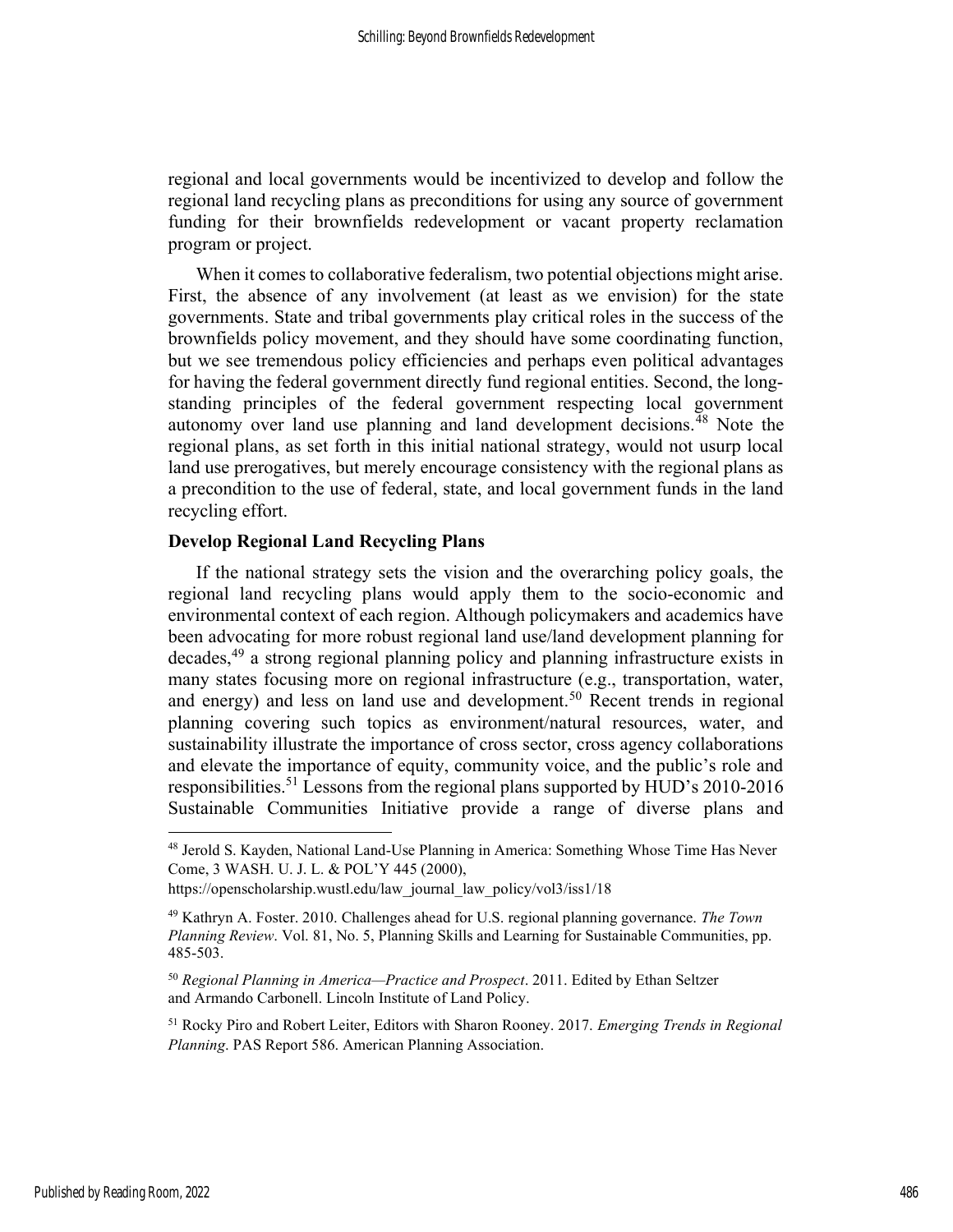implementation strategies related to sustainability, equity, and climate resilience.  $52$ These examples and trends also confirm that many of our current and future problems will demand regional scale planning and policy interventions.

These proposed regional land recycling plans would provide guidance from a regional economic, environmental, and land use lens by supporting regular inventories of all types of vacant, abandoned, and underused properties, land, and buildings (industrial, commercial, and residential). These inventories would serve as the foundation for further socio-economic and market analysis and insights to help local governments within the region classify and prioritize all types of vacant sites and the potential reuses in a more comprehensive and holistic way that advances the three driving policy goals—equity, climate resilience, and green economic development. These plans would enable the region and the local governments to scale the recycling of different types of vacant and abandoned properties by comparing clusters of sites across multiple cities to see patterns of investment, vulnerability, reuse potential, and how more "equitable" land recycling can address past and current patterns of disinvestment in light of changing socioeconomic and environmental conditions.<sup>53</sup>

In many ways, the regional land recycling plans would operate as a strategic policy plan that local government officials would apply as an overlay to their own plans—land use, economic development, housing and community development, sustainability, resilience— that can help them develop more sustainable, resilient, and equitable communities. The regional land recycling plans would include regionally relevant policy goals and objectives, a diverse typology of reuse strategies, and guidance and resources for how local governments can do land recycling. Within the realm of planning hierarchy and analysis, these regional plans would be a factor in determining alignment/consistency of local comprehensive plans, zoning codes and development decisions with the regional goals, objectives, and analysis.<sup>54</sup> Thus, with any conflict that might arise between a local comprehensive plan and the regional plans, the local comprehensive plan could prevail as it is the more specific plan. However, that will likely become a pivotal legal and policy issue that policymakers and perhaps the courts may need to

<sup>52</sup> U.S. Department of Housing and Urban Development, PD&R Updates, Cityscape Examines the Sustainable Communities Initiative and the Family Options Study, December 6, 2017, https://www.huduser.gov/portal/elist/2017-december\_05.html

<sup>&</sup>lt;sup>53</sup> Chappel, Karen, Planning Sustainable Cities and Regions Towards More Equitable Development, Routeledge, 2015.

<sup>&</sup>lt;sup>54</sup> From a planning practice perspective, it would be important for the regional entities to conduct some review of local land use plans (not development decisions) to document the level of consistency or inconsistency with the RLR plans.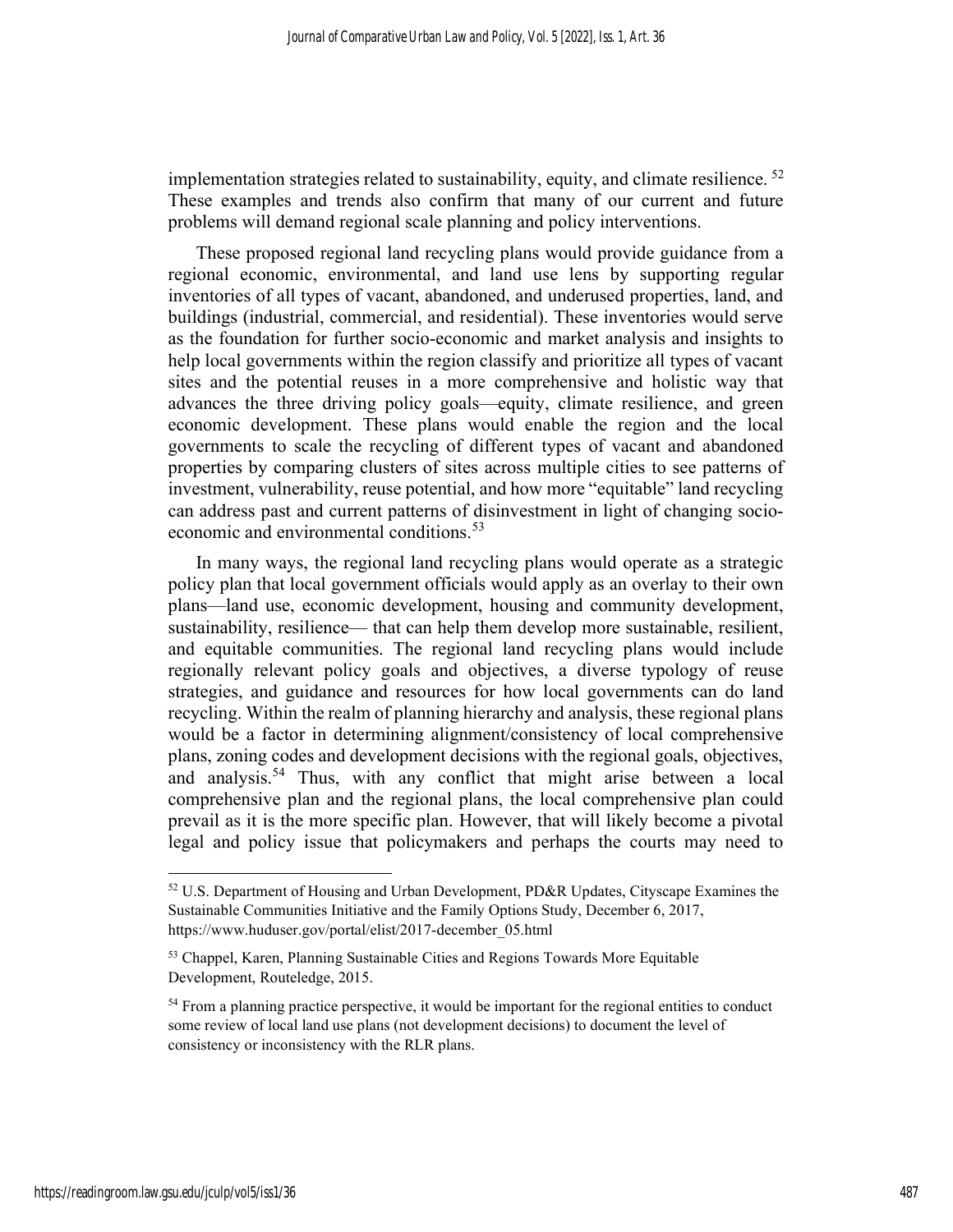resolve.<sup>55</sup>The goal is not for these plans to automatically preempt local land use decision-making, but to establish parameters, guidance, and incentives that local governments can apply beyond individual sites as they think about land recycling and vacant property reclamation in a more holistic way.

# Charter Regional Land Recycling Consortiums

One of the pivotal questions is what type of entity should be responsible for completing, implementing, and resourcing these regional land recycling plans? Instead of creating new entities, it would make the most policy sense to leverage the expertise and experience of existing regional entities such as metropolitan planning organizations or regional councils of government as many of them also have capacity and experience creating regional plans. Regional economic development authorities bring different types of capacities that relate to redevelopment, economic forecasting, and market analysis that would be strategic to have when thinking about alternative reuse options for vacant and abandoned properties. County land bank authorities might be ideal to lead the regional land recycling effort given their special legal authorities and policy expertise to reclaim vacant and abandoned properties (e.g. from acquisition and maintenance to demolition and disposition). As a result of the 2008-2012 great recession and mortgage foreclosure crisis, several states (e.g., Ohio, New York, Pennsylvania, Tennessee, etc.) enacted new laws that authorize counties to create land bank authorities that handle primarily tax delinquent abandoned homes.<sup>56</sup> Some of these land banks have dabbled with commercial and industrial properties but not with a special focus on brownfields redevelopment nor at the scale necessary for a land recycling approach. Over the years, policy experts have made the case for creating a new type of land bank devoted exclusively to brownfields,  $57$  but only a handful exist.<sup>58</sup>

<sup>55</sup> Edward J. Sullivan, Recent Developments in Comprehensive Planning Law, 43 URB. LAW. 823 (2011)

<sup>&</sup>lt;sup>56</sup> According to the Center for Community Progress they estimate around 250 operating land banks in the country as of July 2021. Michigan and Ohio have perhaps the most robust and comprehensive network of county land banks thanks in part to their comprehensive state land banking statutes. Michigan, Ohio, Georgia, Pennsylvania, and New York also have statewide land bank associations. See Center for Community Progress's interactive land bank map (https://communityprogress.org/resources/land-banks/national-land-bank-map/).

<sup>57</sup>Evans Paull and Seth Otto, Inventing the Brownfields Land Bank, http://www.redevelopmenteconomics.com/yahoo\_site\_admin/assets/docs/Brownfields\_Land\_Ban k brfd\_renl\_online\_long\_final\_w\_jpeg\_sidebars.15764623.pdf

<sup>58</sup> Connecticut Brownfield Land Bank, Inc., http://www.ctblb.org/index.html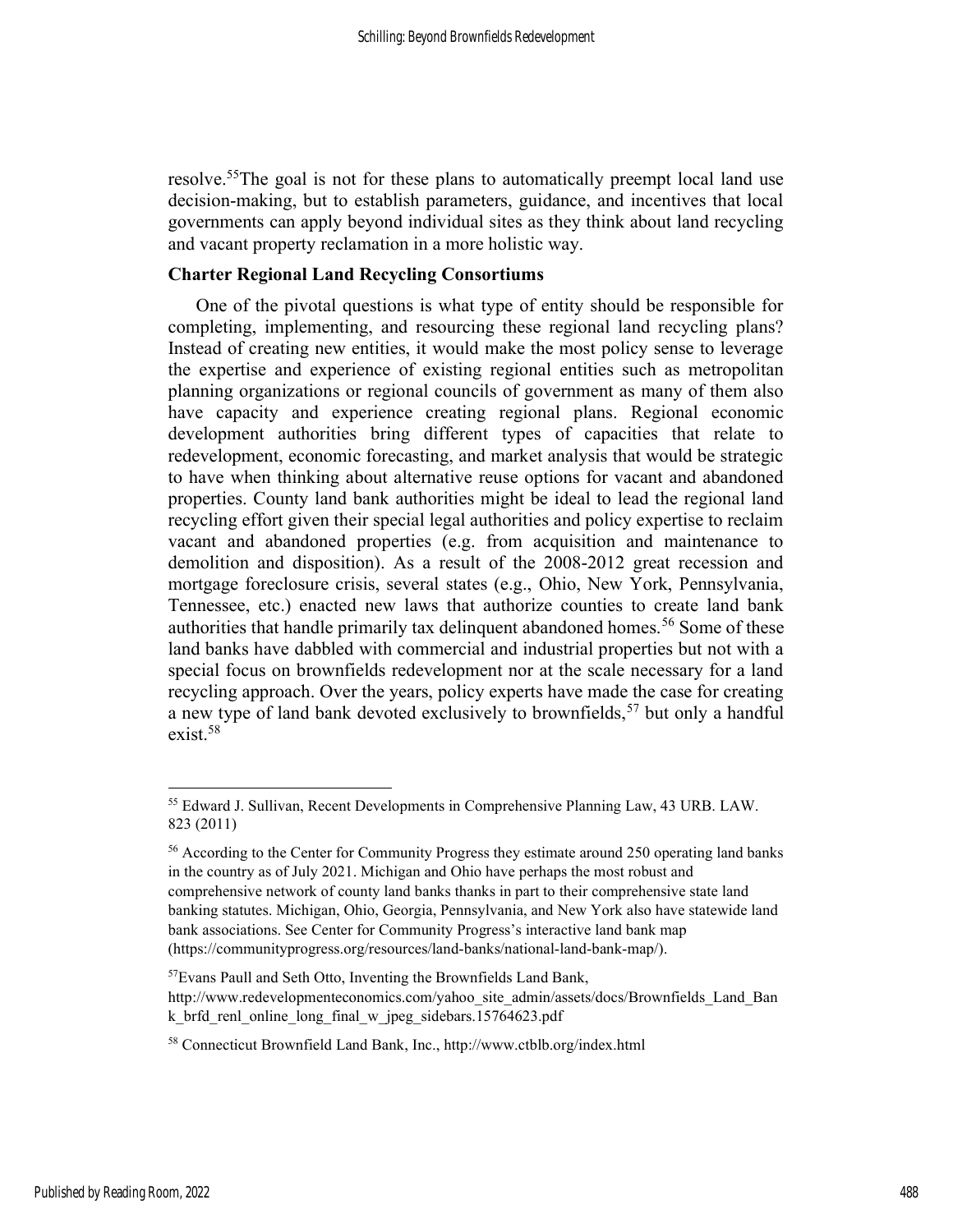Instead of designating one type of regional entity, a consortium approach might work best where EPA would designate one or two lead agencies. The consortium's membership could include other regional entities, local governments within the region, and relevant NGOs. In its application to EPA the consortium would outline their respective roles, responsibilities, and proposed process to develop and implement their regional land recycling plans. A consortium of entities would enable participants to tailor their approach and participation according to regional/local dynamics and leverage the relative strengths of each entity. The BFs Regional Planning Act (RPA) could also provide flexibility in determining the scale of the consortium and scope of these plan that could mirror geographies of multiple counties, MPOs or regional councils.<sup>59</sup>

# Invest in and Elevate the Roles of Capacity Building Intermediaries

Systems change at this scale will require additional support as regional and local officials gear up for implementation of the BFs RPA. Regional councils/ governments and local governments with extensive planning capacity may not know much about brownfields redevelopment and land recycling. Other agencies, such as regional and local economic development authorities, may have experience with individual brownfields projects but less capacity on areawide revitalization or reclamation of other vacant properties. As it has done over the past 25+ years, the EPA's Brownfields Program could strategically leverage and expand its existing network of nonprofit intermediaries and technical assistance centers to assist regional organizations and local governments in this important transition to land recycling.<sup>60</sup> Although the EPA Brownfields Program itself does provide some technical assistance, given the metropolitan nature of the RPA, it would be more efficient and effective to designate and provide guidance and technical assistance through its national network of brownfields intermediaries, university centers and especially EPA's 10 regional offices. Given the climate equity imperatives to get these regional brownfields consortiums up and running, the EPA would need significant resources that it can dedicate to a more robust portfolio of multi-year

<sup>&</sup>lt;sup>59</sup> Insights from the structure of HUD's Sustainable Communities Initiative under the Obama Administration could be instructive as the regional grantees ran the gamut, including some large multi-regional partnerships. See, Heberle, Lauren, B McReynolds, S Sizemore, and J Schilling. (2017). HUD's sustainable community's initiative: An emerging model of place-based federal policy and collaborative capacity building. Cityscape: A Journal of Policy Development and Research. Vol. 19, No.3, pgs. 9-37.

 $60$  EPA's Brownfields Office currently funds 6 assistance centers that cover EPA's 10 regions along with 3 national technical assistance providers. For the first wave of RPA development and implementation, we anticipate the Brownfields Office would need to triple the number and its investment in these assistance centers. https://www.epa.gov/brownfields/brownfields-technicalassistance-training-and-research